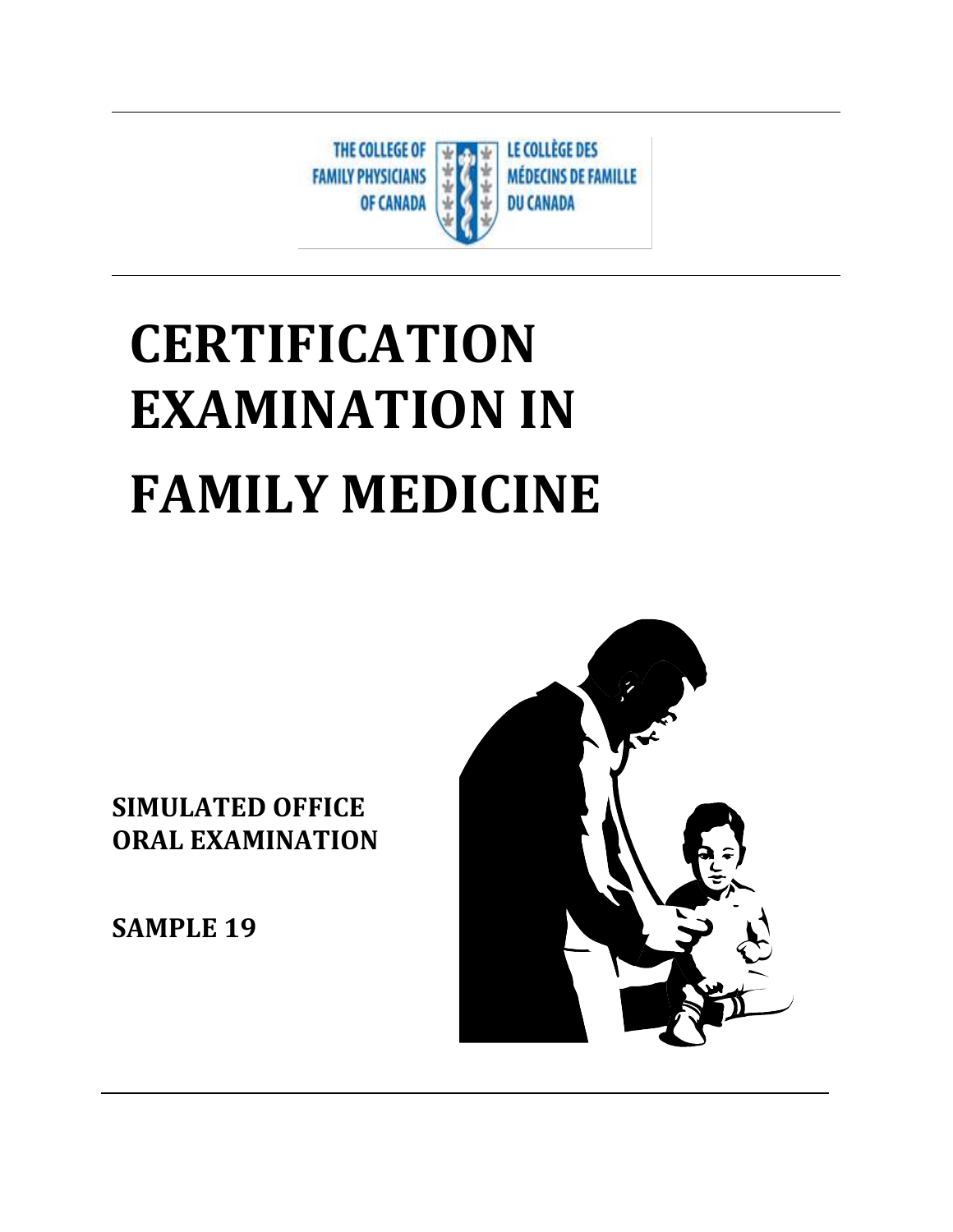#### **THE COLLEGE OF FAMILY PHYSICIANS OF CANADA CERTIFICATION EXAMINATION IN FAMILY MEDICINE**

#### **INTRODUCTION TO SIMULATED OFFICE ORAL EXAMINATIONS**

The Certification Examination of The College of Family Physicians of Canada is designed to evaluate the diverse knowledge, attitudes, and skills required by practicing family physicians. The evaluation is guided by the four principles of family medicine. The short-answer management problems (SAMPs), the written component, are designed to test medical knowledge and problem-solving skills. The simulated office orals (SOOs), the oral component, evaluate candidates' abilities to establish effective relationships with their patients by using active communication skills. The emphasis is not on testing the ability to make a medical diagnosis and then treat it. Together, the two instruments evaluate a balanced sample of the clinical content of family medicine.

The College believes that family physicians who use a patient-centred approach meet patients' needs more effectively. The SOOs marking scheme reflects this belief. The marking scheme is based on the patient-centred clinical method, developed by the Centre for Studies in Family Medicine at The University of Western Ontario. The essential principle of the patientcentred clinical method is the integration of the traditional disease-oriented approach (whereby an understanding of the patient's condition is gained through pathophysiology, clinical presentation, history-taking, diagnosis, and treatment) with an appreciation of the illness, or what the disease means to patients in terms of emotional response, their understanding of the disease, and how it affects their lives. Integrating an understanding of the disease and the illness in interviewing, problem-solving, and management is fundamental to the patient-centred approach. This approach is most effective when both the physician and the patient understand and acknowledge the disease and the illness.

In the SOOs, candidates are expected to explore patients' feelings, ideas, and expectations about their situation, and to identify the effect of these on function. Further, candidates are scored on their willingness and ability to involve the patient in the development of a management plan.

The five SOOs are selected to represent a variety of clinical situations in which communication skills are particularly important in understanding patients and assisting them with their problems.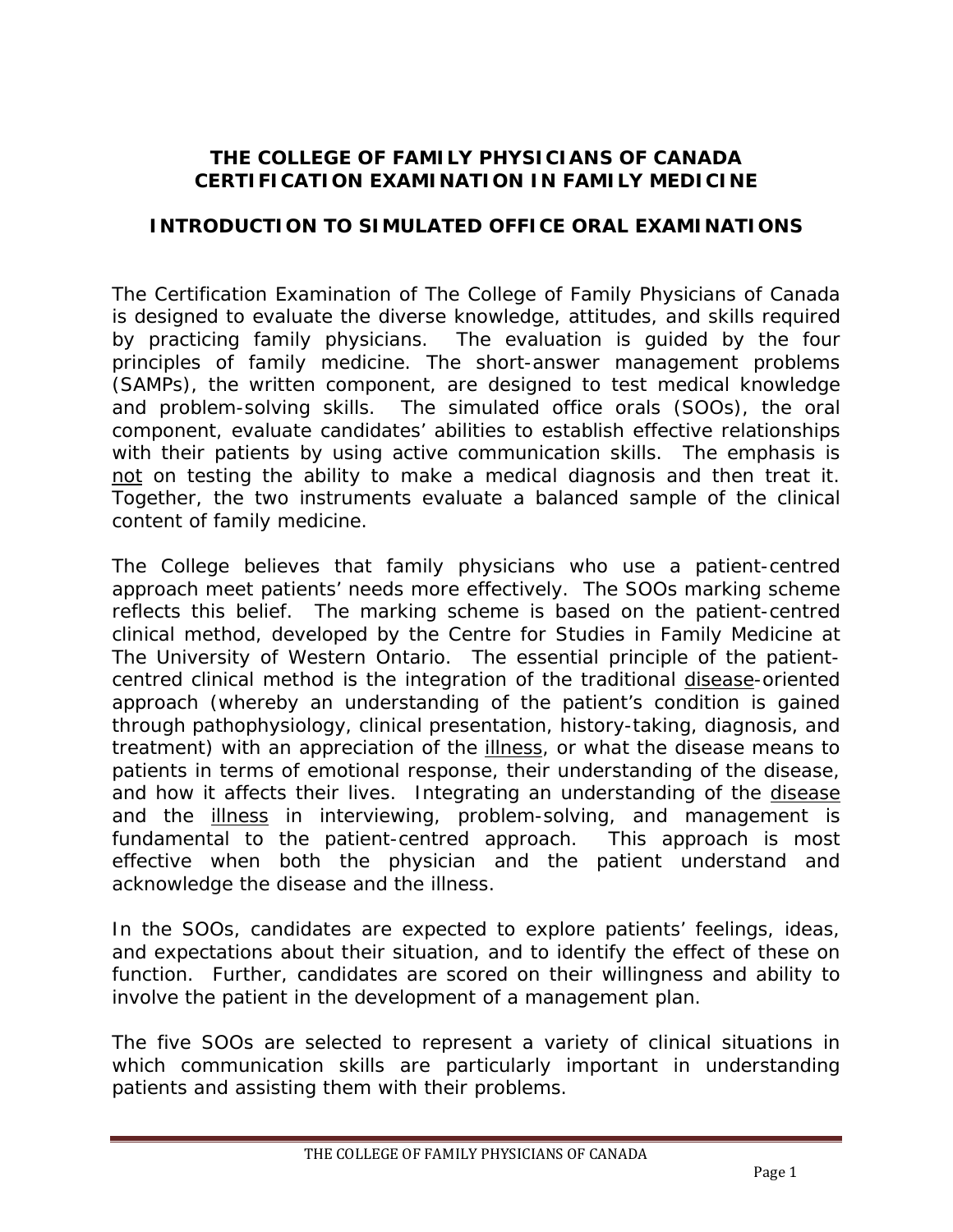#### **RATIONALE FOR SIMULATED OFFICE ORAL EXAMINATION**

The goal of this simulated office oral examination is to test the candidate's ability to deal with a patient who has

#### **1. a concern about headaches in his son**

#### **2. a concern about possible post-traumatic stress disorder**

The patient's feelings, ideas, and expectations, as well as an acceptable approach to management, are detailed in the case description and the marking scheme.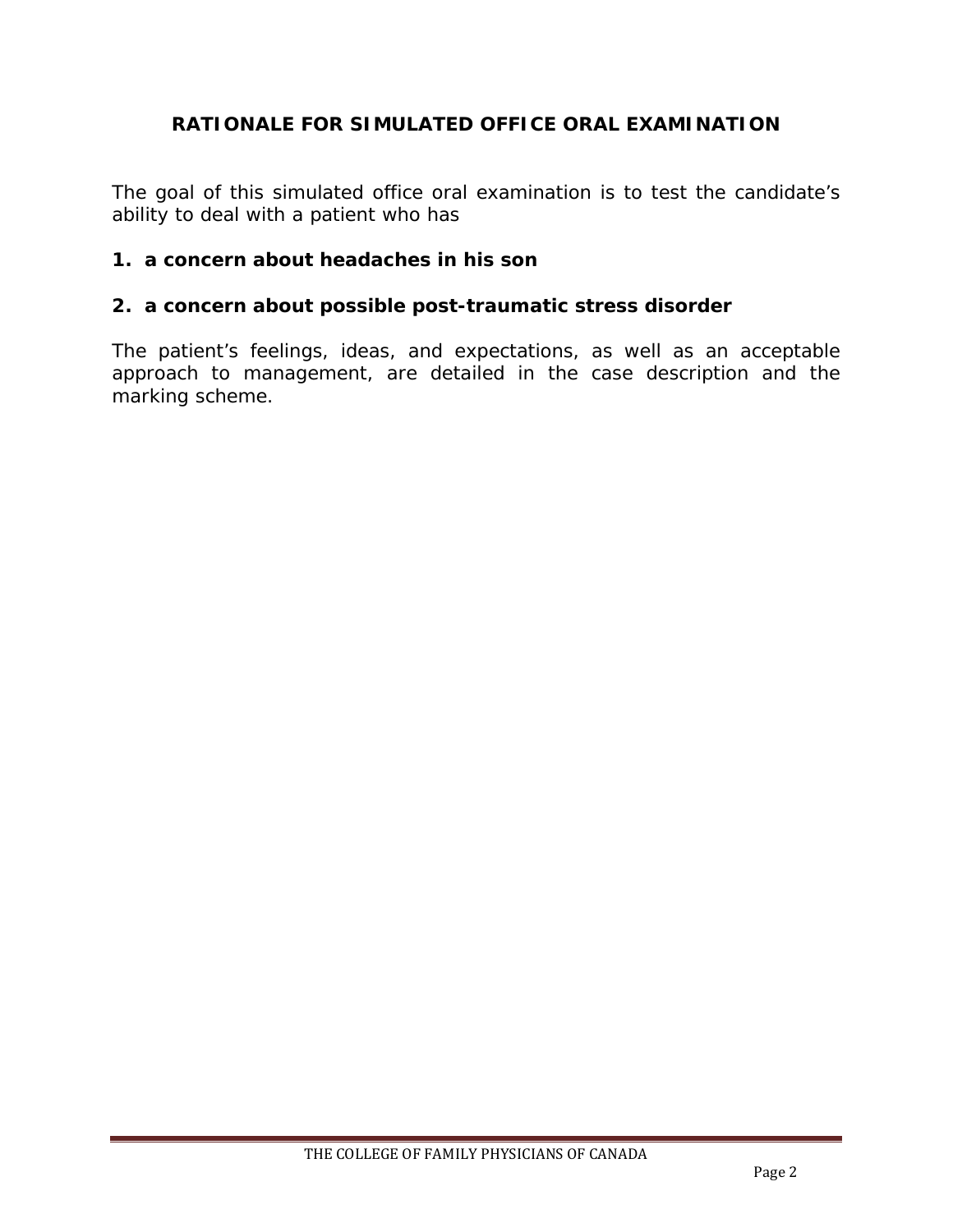#### **CERTIFICATION EXAMINATION IN FAMILY MEDICINE SIMULATED OFFICE ORAL EXAMINATIONS**

#### **INSTRUCTIONS TO THE CANDIDATE**

#### **1. FORMAT**

This is a simulated office situation, in which a physician will play the part of the patient. There will be one or more presenting problems, and you are expected to progress from there. You should not do a physical examination at this visit.

#### **2. SCORING**

You will be scored by the patient/examiner, according to specific criteria established for this case. We advise you not to try to elicit from the examiner information about your marks or performance, and not to speak to him or her "out of role."

#### **3. TIMING**

A total of 15 minutes is allowed for the examination. The role-playing physician is responsible for timing the examination. At 12 minutes, the examiner will inform you that you have three minutes remaining. During the final three minutes, you are expected to conclude your discussion with the patient/examiner.

At 15 minutes, the examiner will signal the end of the examination. You are expected to stop immediately, and to leave any notes with the examiner.

#### **4. THE PATIENT**

You are about to meet Mr. **MICHAEL SEARS**, aged 32 who is new to your practice.

#### **SPECIAL NOTE**

Because the process of problem identification and problem management plays an important part in the score, it is in the best interest of all candidates that they not discuss the case among themselves.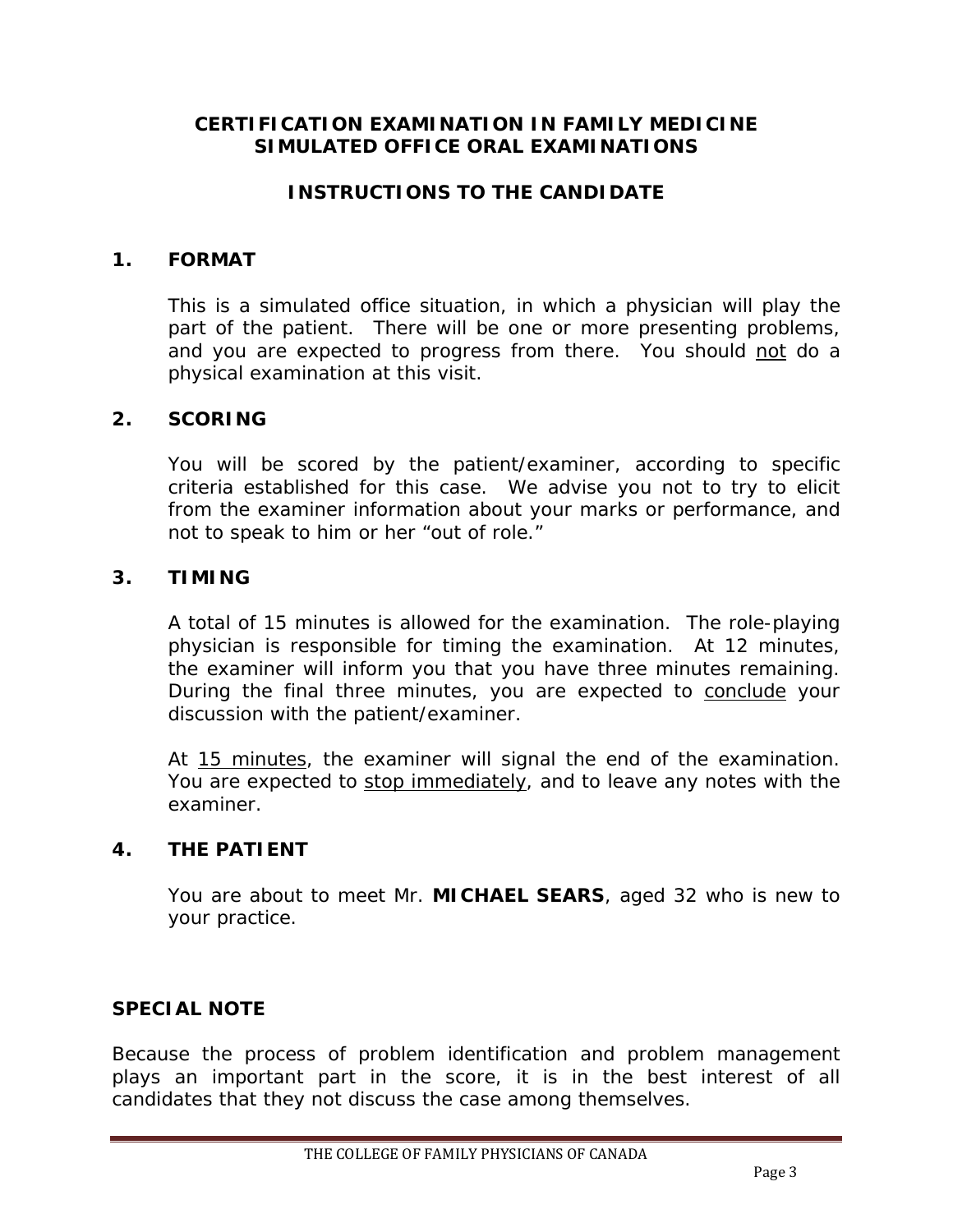#### **THE COLLEGE OF FAMILY PHYSICIANS OF CANADA CERTIFICATION EXAMINATION IN FAMILY MEDICINE**

#### **SIMULATED OFFICE ORAL EXAMINATION**

## **CASE DESCRIPTION**

#### **INTRODUCTORY REMARKS**

You are **MICHAEL SEARS**, aged 32. You would like to see the doctor today to discuss concerns you have regarding your son's headaches. You are also having trouble sleeping and feel 'on edge'.

#### **HISTORY OF THE PROBLEM**

#### **Son's Headaches**

You are concerned about your son **JAMES**, who is aged 7. He has been getting headaches for the past 5 months although they seem to have increased in frequency over the past 3 weeks. You have been overseas for the past 6 months and only got back home yourself 3 weeks ago. Last week, you received a call from the school saying that James hasn't felt well because of the headaches and you had to collect him. Because of this incident, you decided to take him to the Emergency Department as you were unable to find a walk-in clinic that was open. That evening the emergency department was very busy dealing with the aftermath of a major car accident and you remember waiting quite a long time for him to be seen. When he finally was seen, it was obvious that the physician there was being rushed off his feet. It was felt that he probably had a 'tension headache', you were reassured and he was discharged. No investigations were done at that time. However, with the craziness that seemed to be going on in the emergency department that evening, you aren't convinced that he received a proper assessment and in any case the explanation seemed very rushed and overall you feel the consultation was not 100% satisfactory.

Your wife **JANE** had mentioned to you about 5 months ago by telephone that James was starting to complain of getting headaches. She didn't think too much of it as the headaches seemed to be mild, didn't last very long and they weren't really bothering him that much. However, when you heard about this over the phone, you became very concerned and strongly urged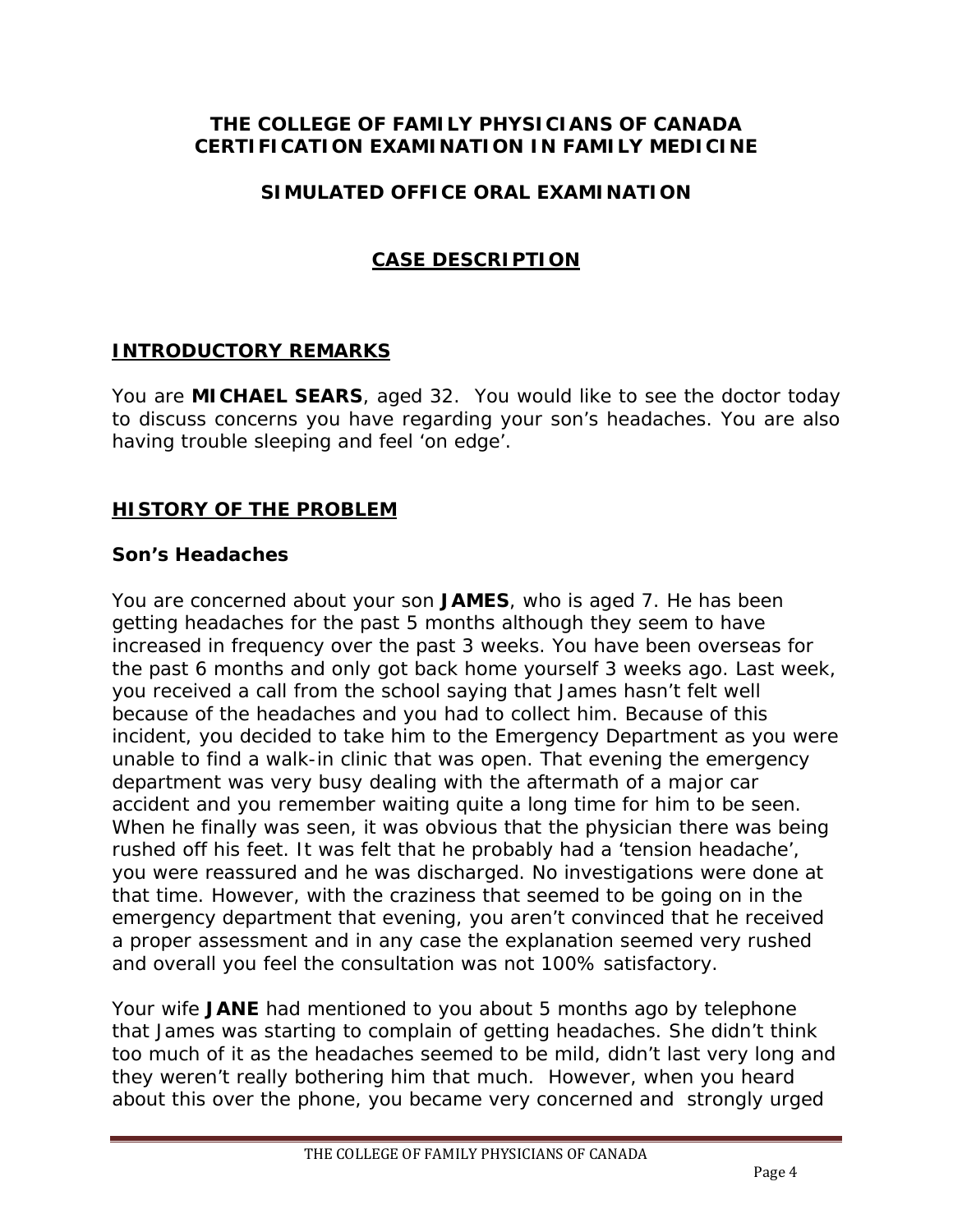your wife to try and get him seen by a physician. Unfortunately, your own family doctor had retired last year leaving you and your family as 'orphans'. Jane finally took James to a walk-in clinic and after an assessment was told that there wasn't anything obviously wrong and he was sent home with reassurance and a diagnosis of 'tension headache'. On the advice of the doctor, Jane did take James to see an optometrist to have his eyes checked, and all was noted to be well. According to Jane, up until the time when you returned home from overseas, the headaches haven't really caused her any concern, and seemed to settle down. Jane wasn't keen to give James any medication for these and until you returned home, he hadn't tried any simple analgesia such as acetaminophen and ibuprofen.

When James describes the headaches to you, they are across the front of his forehead. They tend to last for 1-2 hours, often in the mid-morning and early afternoon. He finds it hard to describe them and just says 'they are sore.' Apart from this, he is not complaining of any other obvious symptoms. In particular, he has no vomiting, weakness of his limbs, blackouts, seizures. He doesn't complain of any abdominal pain. He has been otherwise generally healthy, and has not had any recent colds, sinus infections, runny nose or other upper respiratory tract symptoms. There has been no fever or rash. He seems to be thriving, growing and developing well, has met all of his developmental milestones, and all of his immunizations are up to date.

James has been doing reasonably well at school as far as you know. He just started Grade 2 at a new school two months ago. He has made a couple of good friends there. As far as you are aware, there have been no obvious bullying problems. There is no known history of other physical, emotional or sexual abuse from other adults and you are not concerned about this. However, when you went to fetch him home from school last week because he wasn't feeling very well, the teacher mentioned to you that James seems to be more distracted than usual and doesn't seem to be as focused on his work for the past 2-3 weeks, which is a change from normal. This was the first time that James has had to come home from school because of the headaches. This prompted you to try and take him to see a doctor, but because you couldn't find a walk-in clinic that was open, hence you ended up taking him to the emergency department that night. You are feeling very frustrated because of the difficulty trying to access a doctor for him and felt that the encounter in the emergency department was not that satisfactory.

When James gets these headaches, all he wants to do is lie down and rest. He doesn't fall asleep and as mentioned above, seems to have no other symptoms. His headache seems to go away spontaneously. You think that since you got back home he has about 5 of these episodes over the last 3 weeks.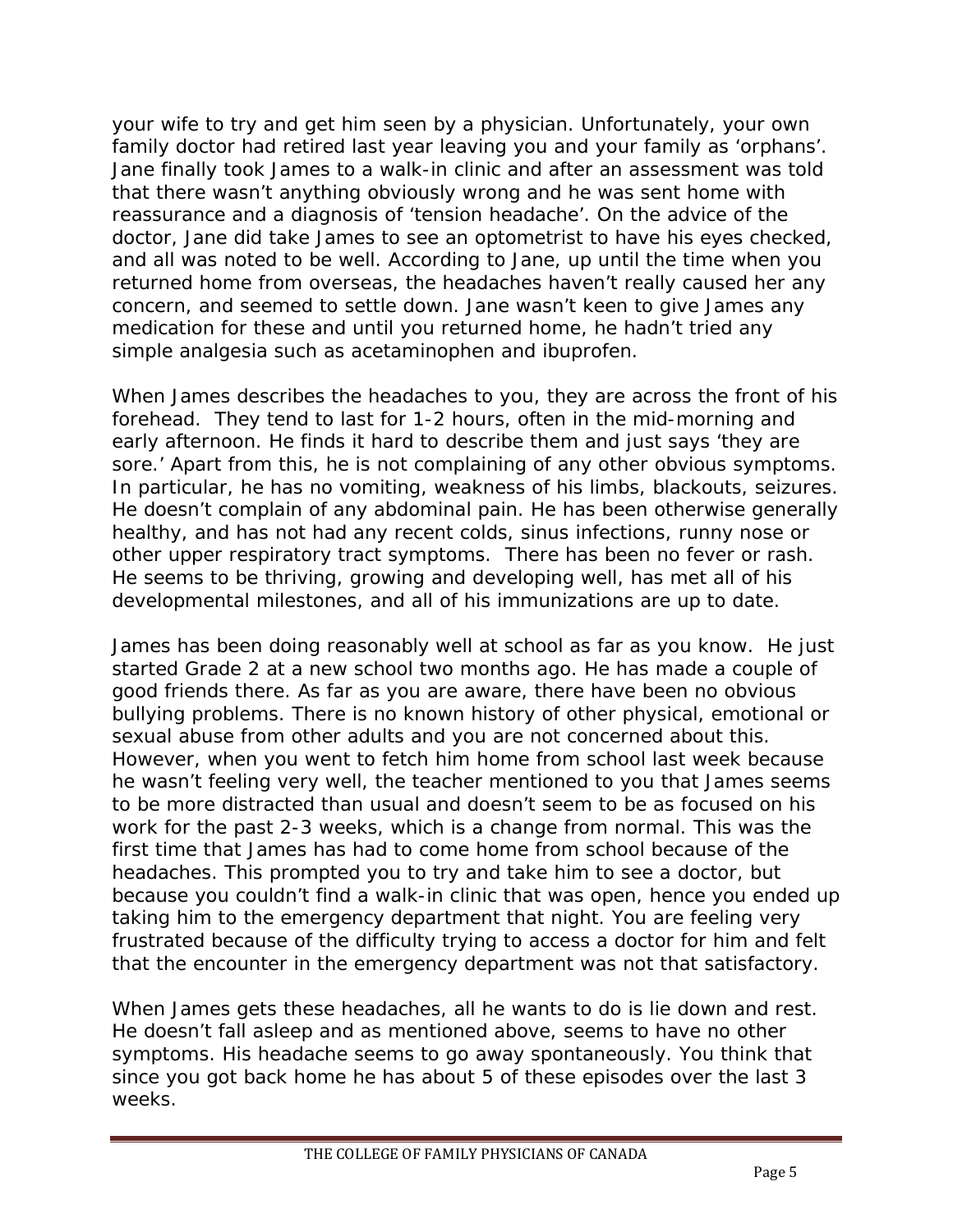This morning you had been hoping to bring James in to see the doctor with you as you had finally managed to get an appointment at this clinic, where you are on a waiting list to be accepted. The appointment offered was at very short notice due to a last-minute cancellation by another patient. However, this appointment conflicted with a school field trip to a museum in the provincial capital that James had been looking forward to for many weeks. You really wanted James to be seen today but your wife felt just as strongly that as James felt well, he should go on the field trip as he would otherwise be extremely disappointed. You ended up having an fairly intense argument over this but finally you deferred to your wife-James heard the two of you arguing and said he was feeling perfectly fine and didn't wan't to go and see the doctor. You decided to keep the appointment anyway so that you could at least establish a relationship with the new doctor and discuss the problem-the next appointment offered was unfortunately not for another 3 weeks, which is the day before you are about to leave overseas again.

When you discuss this issue with your wife, it seems that she doesn't think that these headaches are anything too serious. She was reasonably happy with the explanation given to her by the walk-in clinic doctor and the subsequent check up at the optometrist. Besides, she is really busy right now looking after James' baby sister **ANNIE**, who is 18 months old, who is basically 'into everything'. Your feeling is that the headaches seem to be more frequent since you arrived home but your wife isn't convinced of this. Since you got home, the two of you have been arguing more openly about what to do about James' headaches-her view is that she has been the one who has been home with him on her own for the past 6 months and that she has a good handle on the situation. She is upset with the insinuation that she has not been looking after James properly and ignoring his symptoms. Your viewpoint is that he seems to be complaining more about his headaches since you arrived home and that he needs to have more tests or investigations done. Jane suffered from migraines as a teenager and feels she has a good sense of how serious these headaches are.

The other thing that you find worrying with James is a sense that he doesn't seem as connected to you as you remember before you left. It is a bit hard to put your finger on it as it is not consistent, but on a few occasions he doesn't seem as interested in playing ball hockey with you, reading a story with you or playing games, things the two of you had enjoyed doing in the past. You had really been looking forward in particular to being with him when you arrived home and find this frustrating and disappointing. Sometimes when you hope to play with him he will make the excuse that he is tired, and that he has a headache. He also seems, in your mind, to be clinging to his mother more.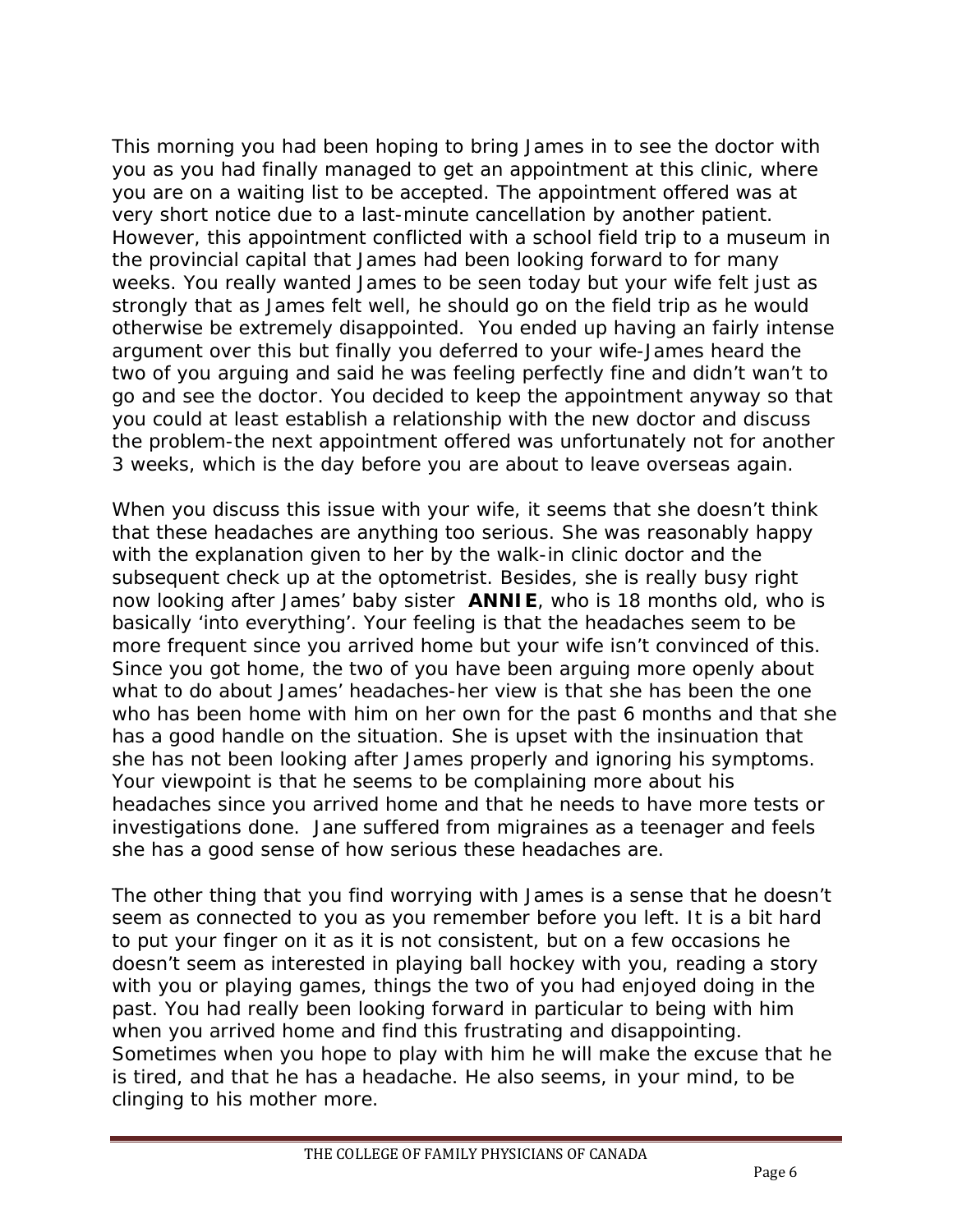#### **PTSD and sleep disturbance**

You have been working in Afghanistan for the last 6 months. Since you returned home 3 weeks ago, you have been feeling 'on edge' and a bit anxious. You notice that you startle easily to any sudden or loud noises, and are not sleeping well. During the night, you find you lie awake and have difficulty falling asleep. Sometimes when you look at the curtains in your darkened room, you think that you see someone in the room moving around. When you eventually fall asleep, you are able to sleep for several hours and you do not have any early morning wakening. However, you are also getting recurrent nightmares, where you see yourself and your son trapped in a house with the sound of bombs going off outside. When you are awake, you keep flashing back to images of dead children in the street. You do not have a depressed mood but you find that sometimes you are irritable with your wife and snap at her when she asks you how you are feeling. Intellectually you know that she is genuinely concerned about you but you still find her questions irritating. Due to security and secrecy, you cannot really divulge any specific details about what you saw in Afghanistan except in very general terms.

These symptoms started after you arrived home 3 weeks ago. You don't recall this being a major problem when you were working in Afghanistan. However you know you were very immersed and focused in your work whilst you were there and this is really the first time you have had downtime in the last 6 months.

Even though you are officially on leave, you do have some reports you need to finish before you return there in 3 weeks time. Normally you would have been able to finish these within a few days, but you are finding it more difficult to concentrate and have had trouble completing this task.

You also find that you are more anxious about leaving James alone, and have been checking in on him every couple hours or so during the night, since you are finding that you can't sleep yourself and often lie awake.

## **Working in Afghanistan**

You are a foreign service officer, posted to Kabul, Afghanistan. At the present time you are on 6 weeks of leave, back home in Canada, before you return to Afghanistan, to finish off your posting. You work at the Canadian High Commission there as a consular officer supporting the Ambassador and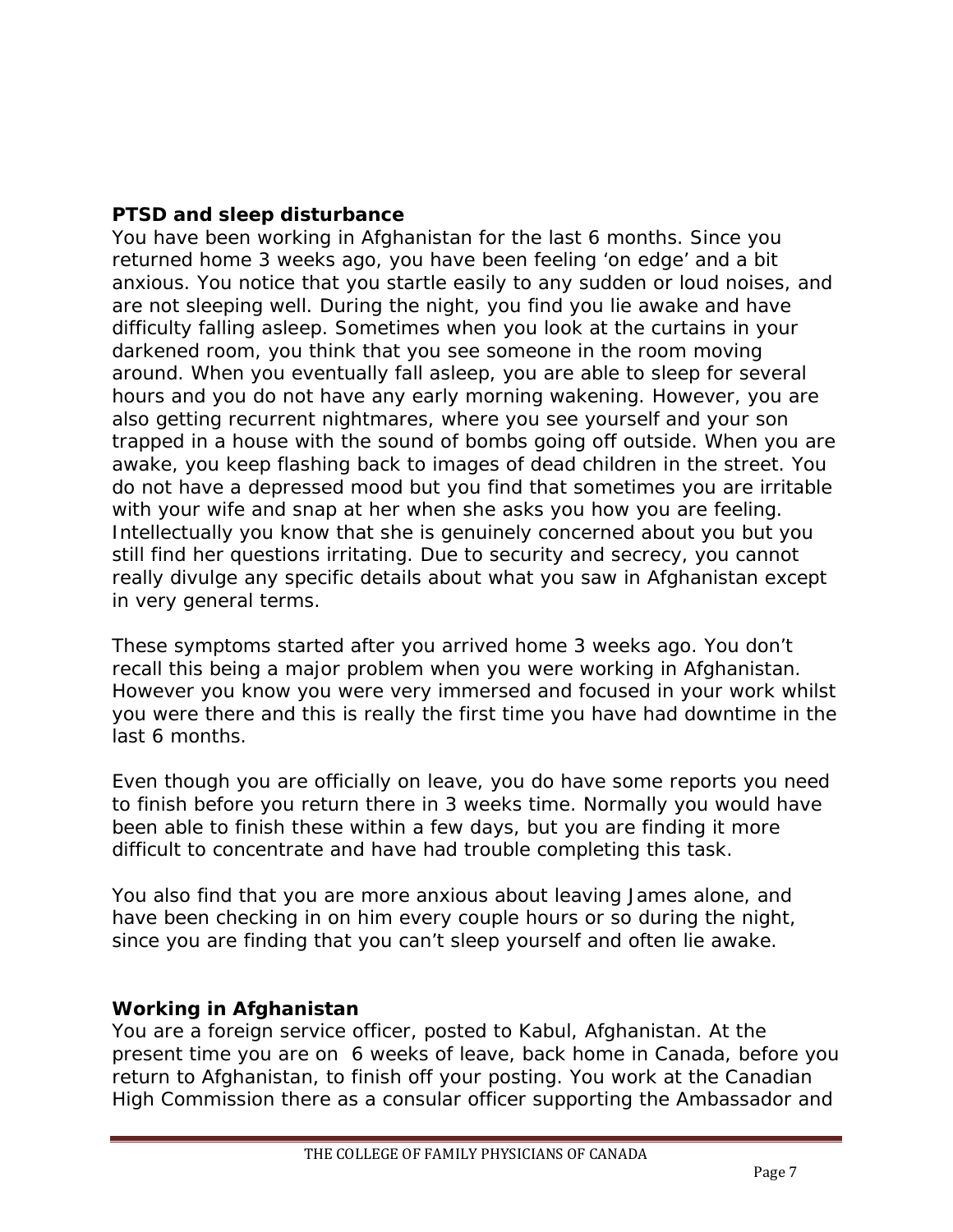senior diplomatic staff. Although you are used to traveling and living overseas, this was the first time that you had to leave your family back home, for security reasons. This was considered a 'hardship' posting because of the security situation in the country, and will only last a year, so now you are about halfway through the posting. Your movements were limited due to the relative lack of security in the country, and for the most part you were living in a diplomatic compound which was under heavy military protection. Whilst there you also act as a civilian liaison officer with the Canadian military forces and on a number of occasions had to travel to and from the Canadian Forces base in Kandahar. You were sent there on behalf of the government in order to lay the groundwork and gather information for visiting Ministers and other Members of Parliament so that they could be briefed as to the current situation there. These trips were usually conducted at very short notice due to the need for military security and secrecy. As a result of being in this position, it afforded you the privilege of traveling with the military into the countryside. You were able to witness firsthand some of the poverty and devastation as a result of the war, as well as get a good sense of the pressures that the military were under on a daily basis.

On one such visit, you had to travel with the military to a site where a recent bombing had taken place. There had been a skirmish with the Taliban forces, and air support had been called in. In the confusion of the battle, there were a number of civilian casualties, including children. It is not clear exactly what happened and the official military authorities were quite tight-lipped about the details and who was to blame. You did not have any access to privileged information regarding the military operation itself but one of your tasks was to inspect and report on the aftermath of this incident to the Deputy Minister of Foreign Affairs who was about to arrive in the country for a briefing. When you visited the site, it was obvious that there had been a lot of damage and that a number of innocent civilians, including children had died as a result of the battle.

Although you consider yourself well-travelled and experienced in the Foreign Service, this particular experience in Afghanistan has left you feeling a bit shaken. This was the first time that you had really seen the reality of the war up front, and seeing the bodies of the dead had a profound effect upon you. You started thinking about your own family, in particular your 7 year old son-many of the children killed looked to be of a similar age to James. This was also around the same time that you started to receive word from your wife that your son was getting headaches and you started to feel very anxious about this. You insisted that James see a doctor as soon as possible and called your wife 2-3 times a day to urge her to get him to a doctor for an assessment.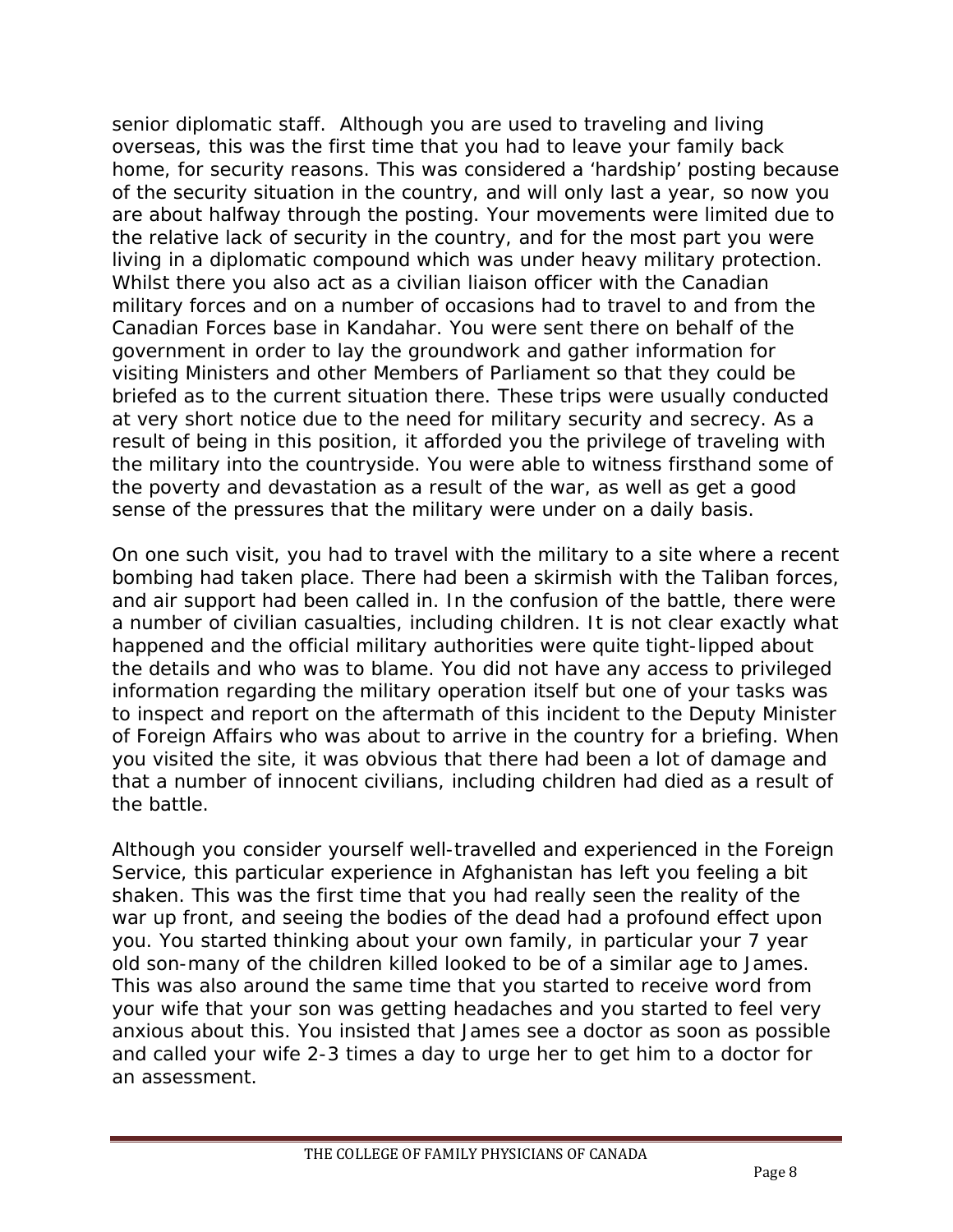In Kabul, you have so far been fortunate enough not to be personally involved in any violence but the situation there remains tense, with regular news of bombings, gun battles and violence against the civilian population.

This work is very demanding-involving a lot of responsibility, time pressure, deadlines to meet, multi-tasking, discretion, diplomacy and more than a little controversy at times. Overriding all of this is the general instability and the always tense security situation. For security and confidentiality reasons, you aren't really allowed to discuss any specific details of what you are doing there, except in a very general way. Also, being a civil servant and diplomat, you are more or less prohibited in making any overt political statements either in favour or against the war in Afghanistan, at least in public, as your role is to be more or less neutral and support the ambassador.

#### **Past medical history**

You are normally very healthy and have no active medical problems. You have never suffered from depression, anxiety or any other psychiatric illness. You are not taking any medications. You last had a check up about 9 months ago, arranged through Foreign Affairs in Ottawa, when you learned that you would be posted to Afghanistan. Your own family doctor retired two years ago and you have not been able to find a family physician since then.

## **Family History**

Your parents are both alive and well. You are the eldest of three children, and have a younger brother and sister (twins), who are eight years younger and in good health. They are single, and you are the only child in the family who is married and has children.

## **Childhood and family life**

Your father was also a foreign service officer and you spent much of your childhood living in several foreign countries (the UK, India, Kenya, Jamaica), attending different international private schools every 2-3 years. When you were fifteen, your parents settled back in Canada, where you finished high school and went to university. Your mother stayed home to raise you and your younger brother and sister-who are twins-8 years younger than yourself. You remember your father as being somewhat aloof and dedicated to his career, and you felt closer to your mother who focused entirely on raising her children. You did very well at school, and your time overseas as a child piqued your interest in travel and learning about different cultures. You knew when you went to university that you would be following in your father's footsteps to try and enter the foreign service. Your father strongly encouraged and supported you in trying to achieve this goal and you felt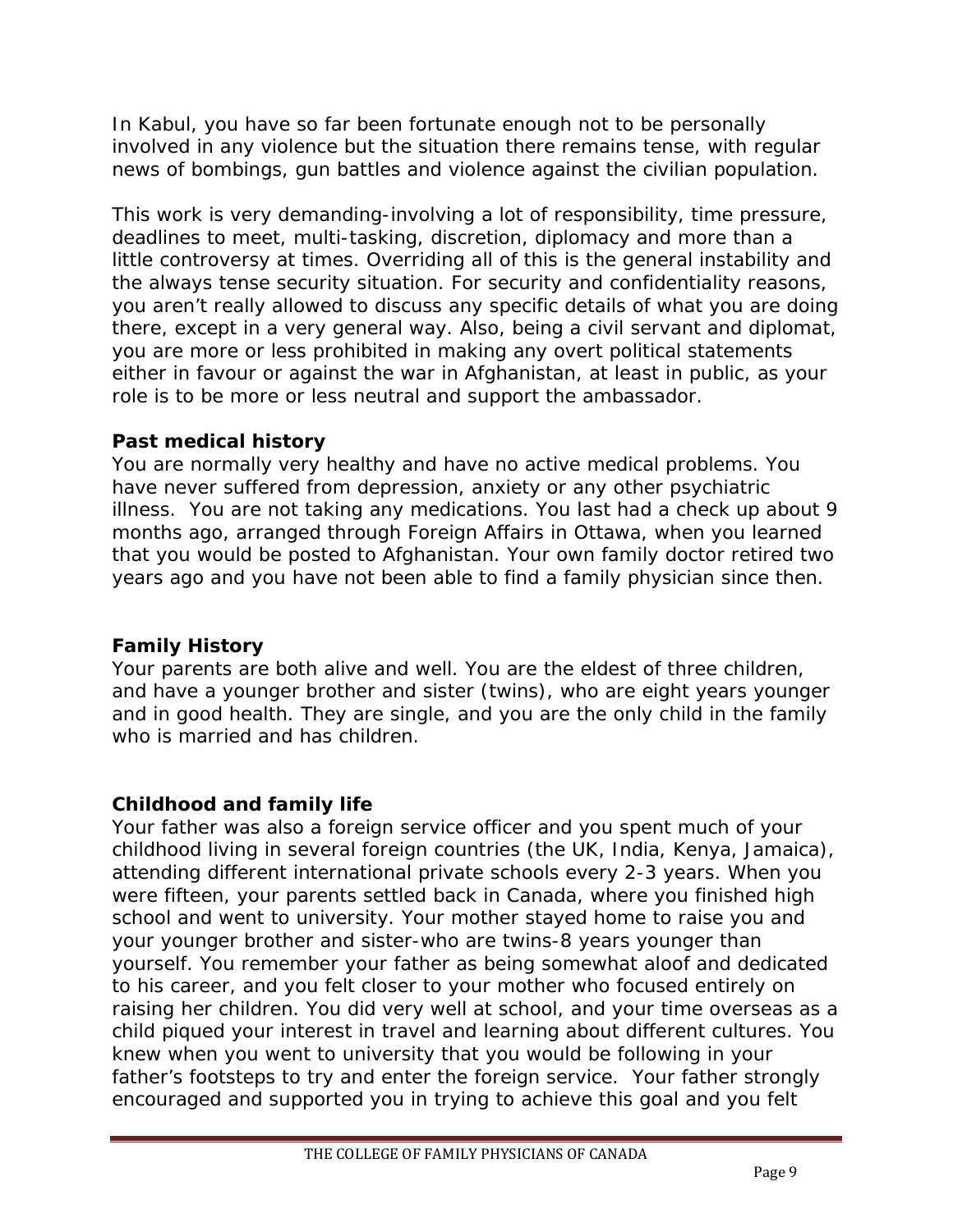that your relationship with him improved during this period. You have a good relationship with your brother, **Daniel**, and your sister **Susan** although you only see them periodically now-they are both still single and working in different parts of the country, having finished their own degrees. In view of the fact that they were twins, their relationship with you is more distant than it is between themselves, given the 8 year age difference. Neither of them were particularly interested in joining the foreign service, Daniel is a computer scientist and Susan is now finishing law school.

## **Social History**

You don't drink alcohol to excess perhaps a glass of wine with dinner but no more than 3-4 units a week, spread out over the week. You don't binge drink.

You do not use any recreational drugs.

You don't smoke. You drink coffee occasionally but not daily.

You do some exercise, but not on a regular basis, usually going to the gym and working out on an elliptical machine, once a week.

## **Education and Occupational History**

After you graduated from university, you immediately applied to join the Foreign Service, which entailed sitting a number of perquisite examinations. This had been an ambition of yours since you started university. You really applied yourself and successfully completed all of the requirements, with the result that at the relatively young age of 24, you became a foreign service officer. At first you worked primarily in the visa section and consular section of the various High Commissions to which you were posted in subsequent years. You have now lived and worked in South Africa, Argentina, Italy and Indonesia for the Canadian Government as a consular officer. These postings usually lasted 24-36 months at a time, and between the postings you would return to Canada for 2-3 months before heading overseas again. The quality of your work was high and you were noticed by your superiors as having a good potential to move up through the ranks. About 9 months ago, you were offered the posting in Afghanistan, which was described as a promotion. The difference with this job was that you would be working more in the diplomatic section with the ambassador as one of the primary government liaison officers with members of the Canadian government who would be visiting Afghanistan. Although you knew that working in Afghanistan would be stressful, you were initially very excited because you knew this was a chance to move up the career ladder. In fact, you still feel that the current position you currently hold in Afghanistan is crucial to your future job prospects and career in the Foreign Service.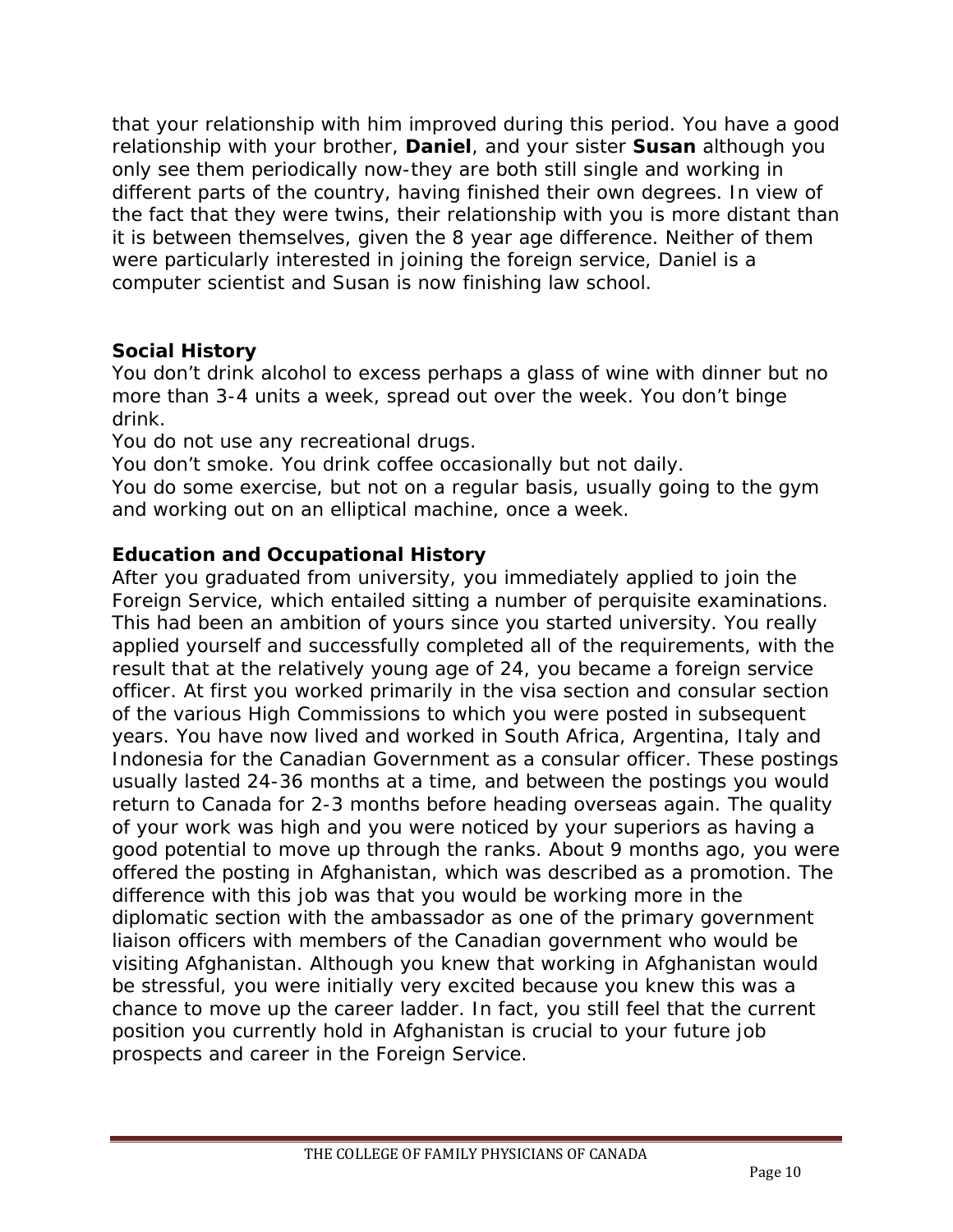#### **Marriage and birth of James and Annie**

You have been married to your wife Jane for 9 years. You met her whilst you were both at University. You were studying political science and international affairs and she was studying nursing. Both of you are from the same hometown although the two of you went to different high schools and didn't know each other socially until you met at university. You dated for about 2 years and then she fell pregnant with James, just before you both graduated. You decided to get married just after graduation, and Jane gave birth to James about 7 months later. Although the pregnancy was generally uneventful, the labour was very prolonged and not a very pleasant experience for her. Jane mentioned at the time that she would never ever get pregnant again, based upon that experience. You, on the other hand, were keen to have at least one more sibling for James and this also became a source of some tension between the two of you-never really overt but always simmering below the surface.

Jane originally trained as a nurse but she put her career on hold in order to stay at home with James. At first she seemed to enjoy the life of an expatriate living overseas but after about a year of looking after James, she started to express some unhappiness with this. You felt, probably based in part on your own childhood and your own mother's willingness to stay at home that Jane should stay home until at least James was able to go to school. Initially Jane agreed with this, but looking after a toddler was stressful, particularly in the circumstances where every two years you would be posted to a different country. Jane began telling you that she was feeling more isolated and unsettled, and the two of you were starting to argue more and more with her about your perceived lack of support in trying to develop her own career further and in helping her to look after James.

Although you were using condoms (Jane didn't want to use Mirena or Depoprovera), Jane somehow fell pregnant again, the timing of which could not have come at a worse time, as she had been hoping to kick-start her nursing career once James was able to go to school full-time. There was no question in either of your minds about terminating the pregnancy however. Fortunately for Jane, the experience of childbirth was more positive than the first time and the delivery was relatively straightforward. However, what this meant was that at a time when Jane was considering a return to the workforce, she was now having to look after a new baby again.

After **ANNIE** was born Jane found it quite difficult adjusting to looking after an infant again. In retrospect, you wonder whether or not Jane may have had post-partum depression. At that time, you were based in Pretoria, South Africa, and the last few months of that posting were quite stressful as you and Jane started to argue more and more. She left for Canada with the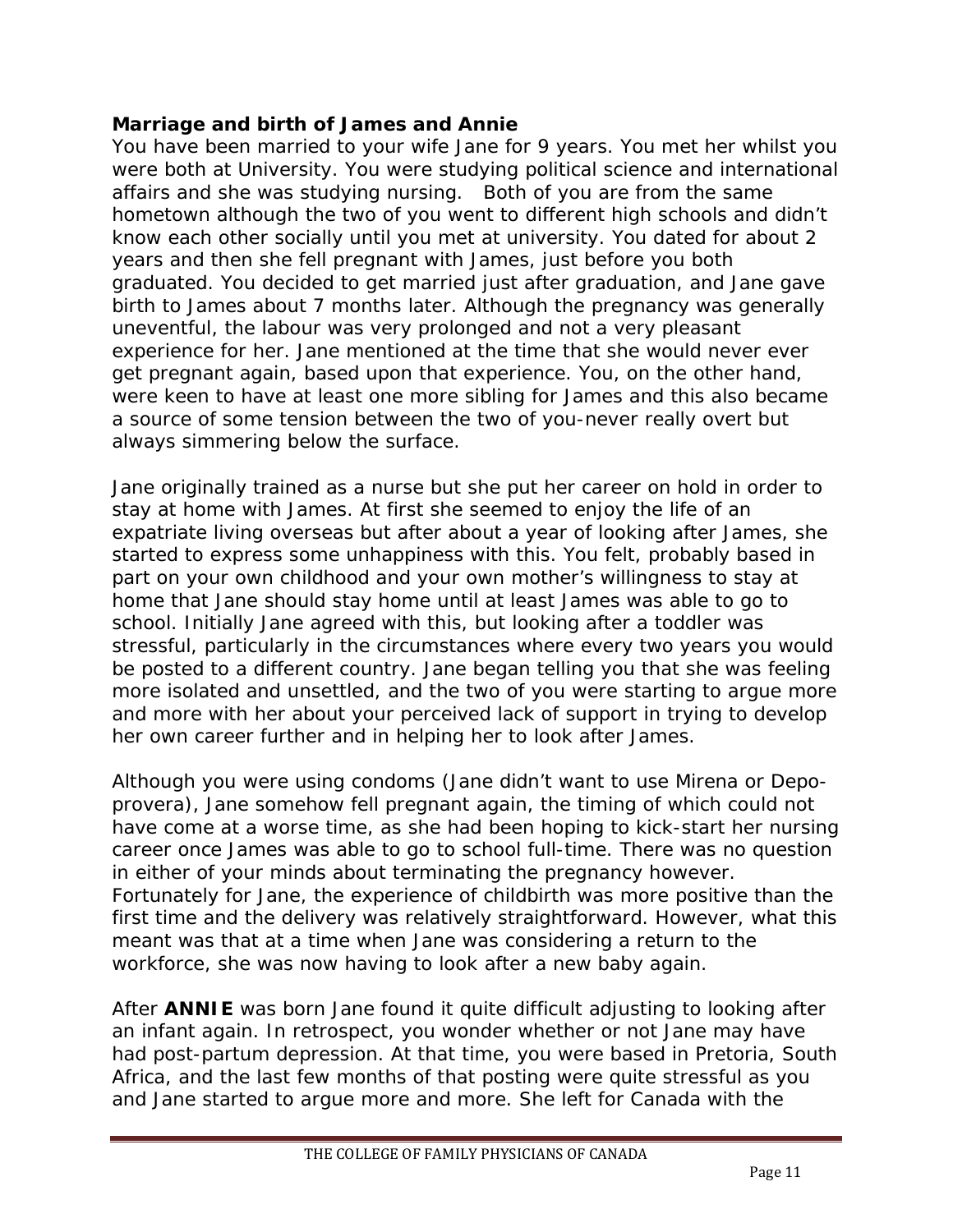children about 1 month before your posting officially ended so that she could get more family support (from her mother), and you were able to join her soon after that.

You would characterize your marriage as being under some tension over the past few years, and this relationship has been particularly tested in the last 6 months due to your absence from home. The time that you were home from South Africa until the time you had to leave for Afghanistan was only 3 months. When you were initially offered the posting in Afghanistan, Jane was very reluctant for you to take this posting, because of the relatively unstable situation in the country, the enforced separation and the concerns she was having with the stability of your relationship. You, on the other hand, felt that this was good for your career in the long-term and pressed her hard to allow you to go. She did acquiesce, albeit reluctantly, with the proviso that you would try to press for a posting in Canada after that. Although you told Jane you would do this, you know that if you want to move upwards in the ranks of the Foreign Service you are likely going to need more international experience in the future, which means another overseas posting.

Jane was very happy to see you back home initially, but within days you could sense a tension building up again, as it was 6 months previously leading to your departure to Afghanistan last spring. You have had sex once since you got home (on the first night back) but since then things have cooled down. Jane has hinted to you that she doesn't know how much longer she is prepared to stay in the marriage unless there is more of an opportunity for her to develop her career. She also has told you that she wants more stability and is not very keen to continue with the constant moving around that your job entails. You are frustrated about this as you feel that once the posting in Afghanistan is over your career may actually take off and your ambition is one day to be offered an ambassadorship. At the same time, returning to Afghanistan is now filling you with some ambivalence given what you have seen there. For the first time you are actually having second thoughts about your chosen career.

## **Support System**

Your father retired about 3 years ago, on a very healthy pension, and since then your parents have spent most of their time travelling overseas. They have property in the south of France where they spent a lot of time, and you don't see them very often now, perhaps once a year for Christmas.

Jane's parents are divorced, but her mother still lives nearby, and she has been able to help out with the kids while you have been away. You know that Jane is quite close to her mother and gives her support. Your own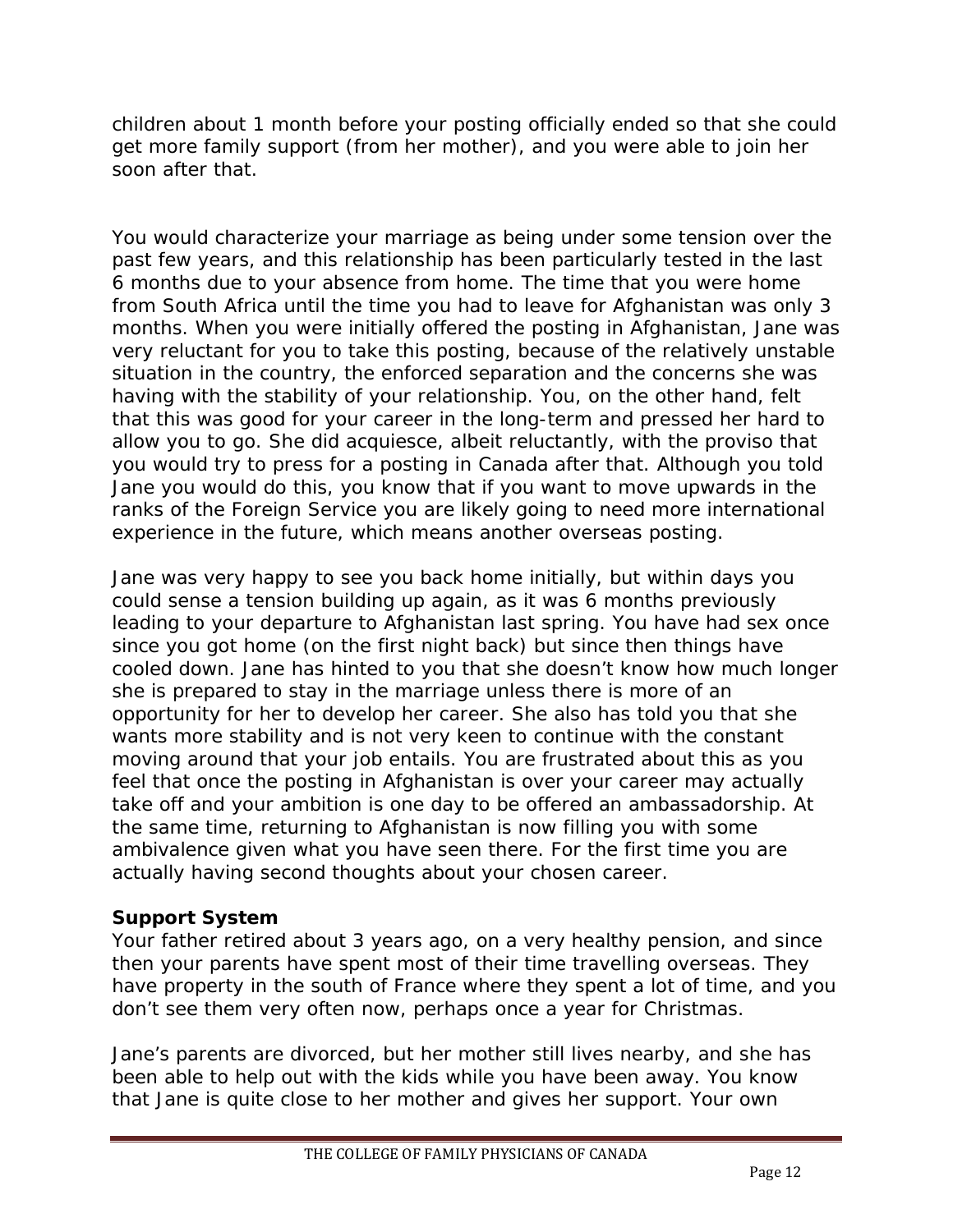relationship with your mother-in-law is a bit cool, as she shares Jane's view that the travelling and your career has had a negative impact on your family life. However you do appreciate the fact that your mother-in-law has been available to support Jane while you have been away.

EAP is available but he hasn't availed himself of it yet.

Despite the problems in your marriage, you have not sought out any relationships with anyone else and have remained monogamous. You have many acquaintances in the Foreign Service, but no close friends that you feel you could confide in to discuss the state of your marriage. Your parents and siblings don't really have any idea how bad things have been.

You know that there in an Employee Assistance Program available through work to deal with counselling, stress and mental health issues but you haven't availed yourself of this service as of yet. You know very worried about any news leaking out to your superiors about any health issues as you don't want to do anything that may in some way jeopardize your career prospects.

## **EXPECTATIONS**

You would like to know if your son's headaches are serious. You are puzzled because in your mind he seems to be complaining about these headaches more since you got home, yet you have been told that 'there is nothing wrong.' You are also frustrated because you and your wife don't seem to see eye to eye on the seriousness of this problem.

You are also wondering if you need something to help you sleep and to relax you.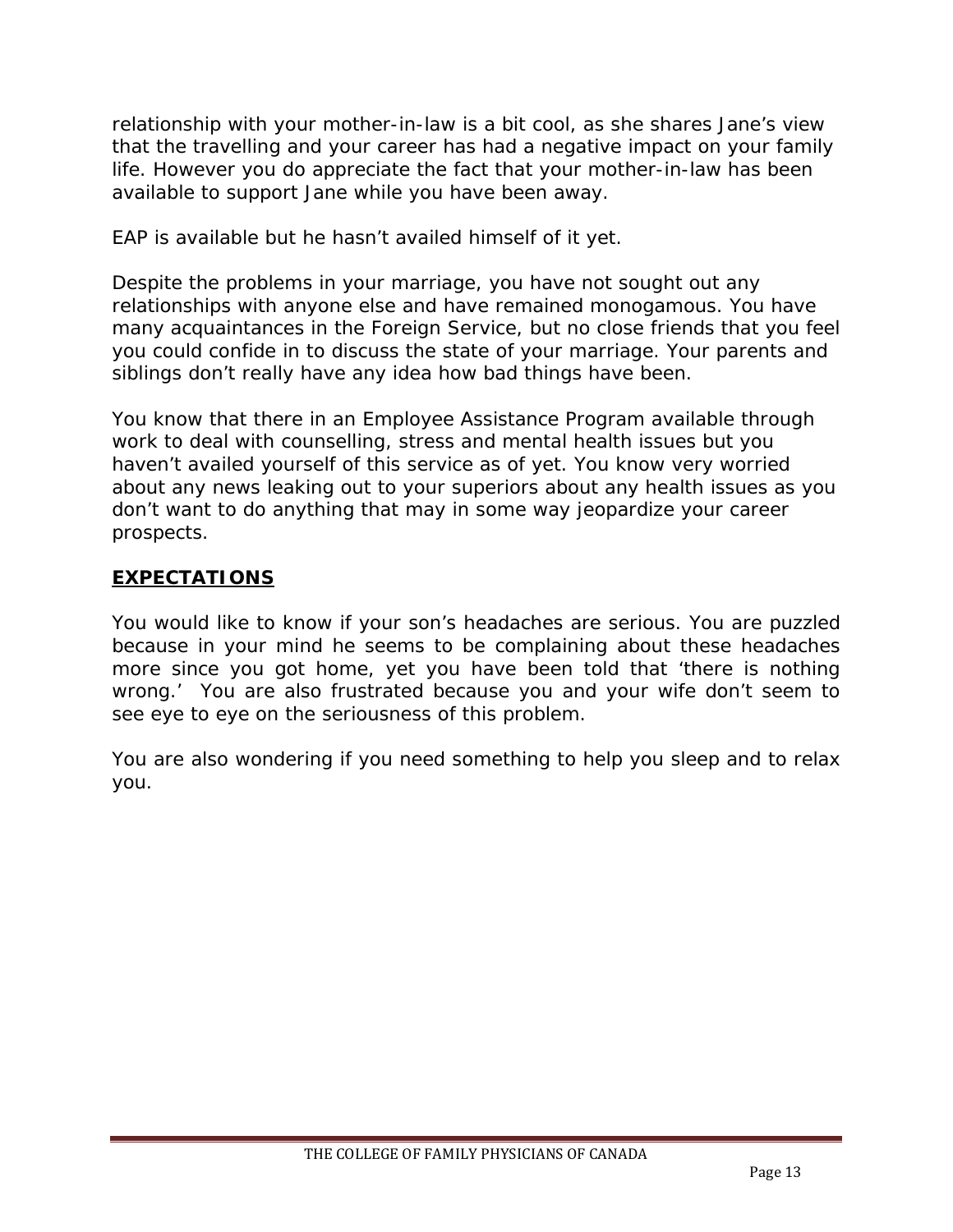## **ACTING INSTRUCTIONS**

*Instructions are written according to ideas, feelings, expectations, and effect on function.*

You are dressed casually, in a golf shirt and jeans, in keeping with your current status as being on leave from work. You are quite confident and forthcoming with what you would like from the doctor. You are used to dealing with important people in the government, but as you are also in the diplomatic service, you are generally tactful and thoughtful.

You are very concerned about your son's headaches, and also feel that perhaps there has been a delay in getting a proper diagnosis because your wife hasn't been as aggressive in getting this sorted out as you would have liked when you were away. Jane's own attitude towards James' headachesthat she doesn't feel there is anything serious-perplexes you. You don't have any specific ideas as to what is actually causing the headaches and they seem to be getting in the way of what should be quality time with your son. You are also frustrated with the difficulty in finding a family doctor to get a proper assessment and diagnosis. Initially, you don't have a lot of insight into the possible connection between your marital difficulties and James' headaches. However, if a candidate asks you if you have noticed whether or not your arguments with your wife in any way coincide with the timing of James' headaches, you would agree that this is possible but it is something you hadn't really thought of until now. You know your marriage is in trouble and this is something you are going to have to eventually deal with at some point, with major implications for your own future in the Foreign Service. Your expectations are that the doctor will organize some tests for your son or refer him to a specialist.

You are also worried about your lack of sleep, the nightmares and the general feeling of being 'on edge'. You would accept that PTSD may be an explanation for this if it is explained to you by the candidate. You are intelligent enough to realize that this is a possibility, having done a bit of research over the internet yourself. You have achieved your ambition of entering the foreign service but your recent experience in Afghanistan has rattled you a bit and although you initially saw this posting as an excellent career move, you now are feeling some ambivalence for the first time. You would be amenable to a hypnotic for sleep only if you are reassured that it is not addictive and is temporary.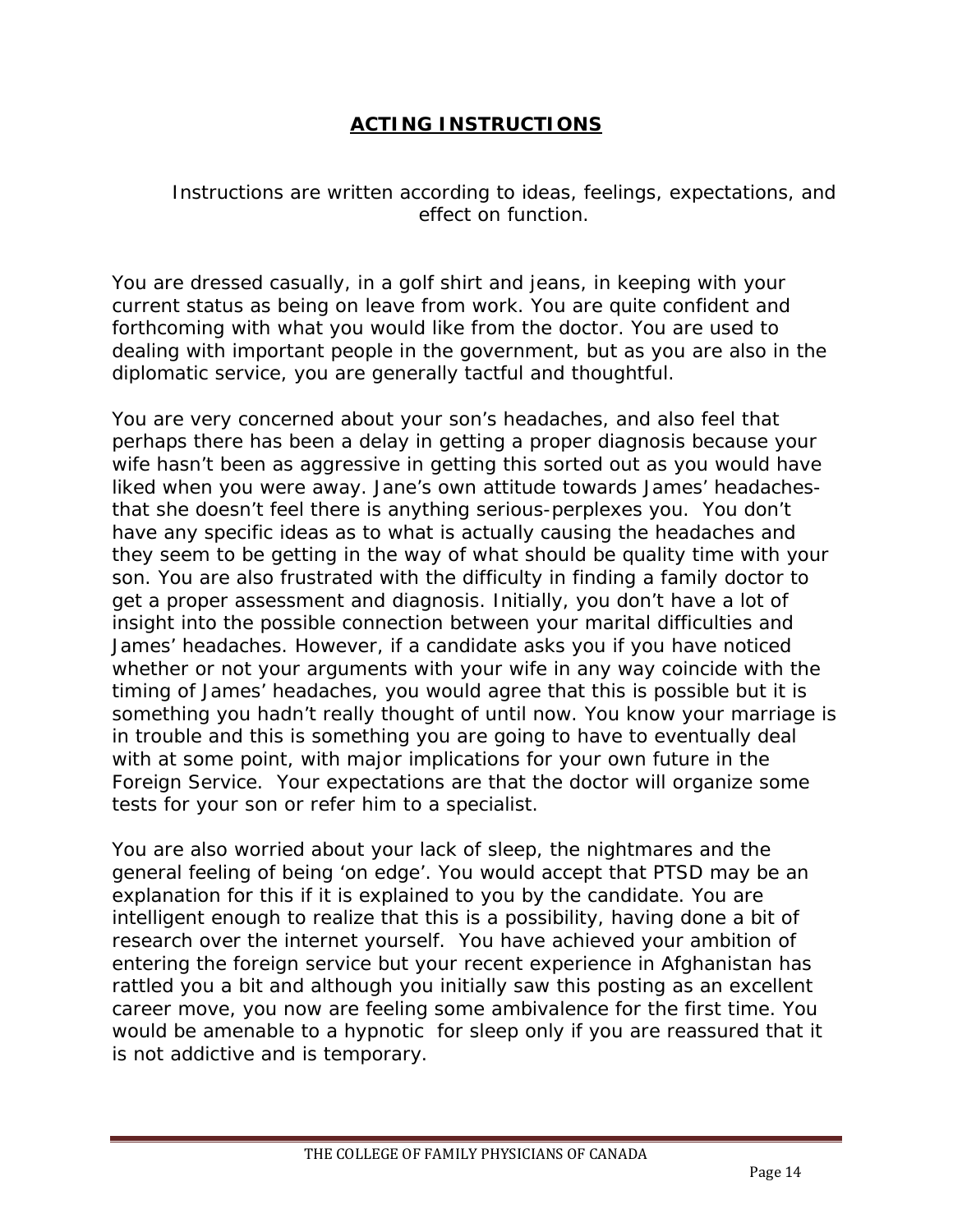If the candidate offers marital counselling your reply should be along the lines of "well I have to go back to Afghanistan in 3 weeks time and I don't have time for marital counselling right now" or words to that effect. Because you are leaving in 3 weeks one of your main expectations is that you need to know what can be done for you in 3 weeks, before you head back to Afghanistan. This would be both with regards to marital counselling and/or counselling to help him deal with the PTSD.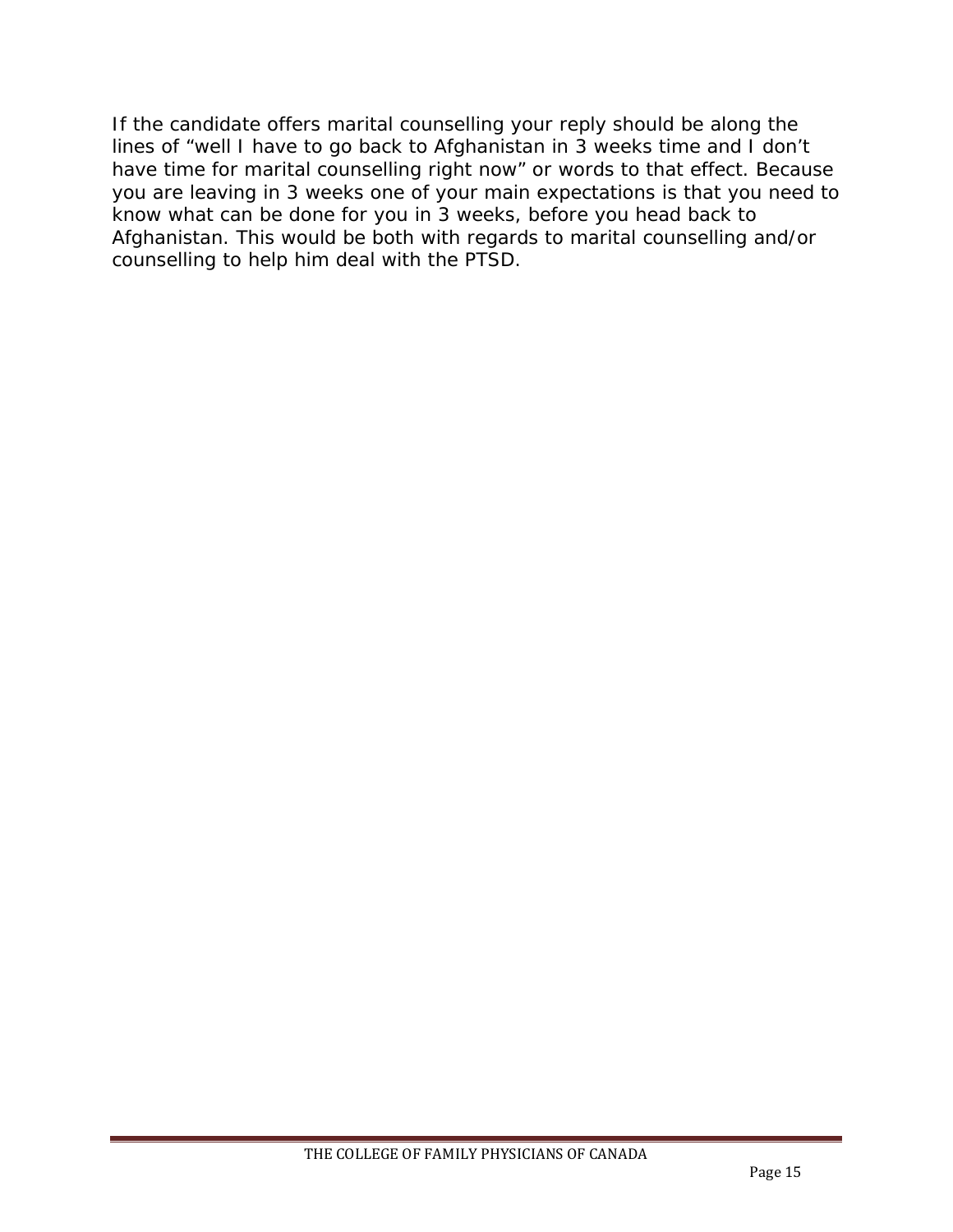#### **CAST OF CHARACTERS**

*The candidate is unlikely to ask for other characters' names. If he or she does, make them up and/or use the following:*

Michael Sears, age 32 the patient.

Jane Sears, age 32 Michael's wife

James Sears, age 7 Michael's son

Annie Sears, age 18 months Michael's daughter

Robert Sears, 60 Michael's father

Mary Sears, 58 Michael's mother

Daniel, age 24 Michael's brother

Susan, age 24 Michael's sister

Katherine Smith, Jane's mother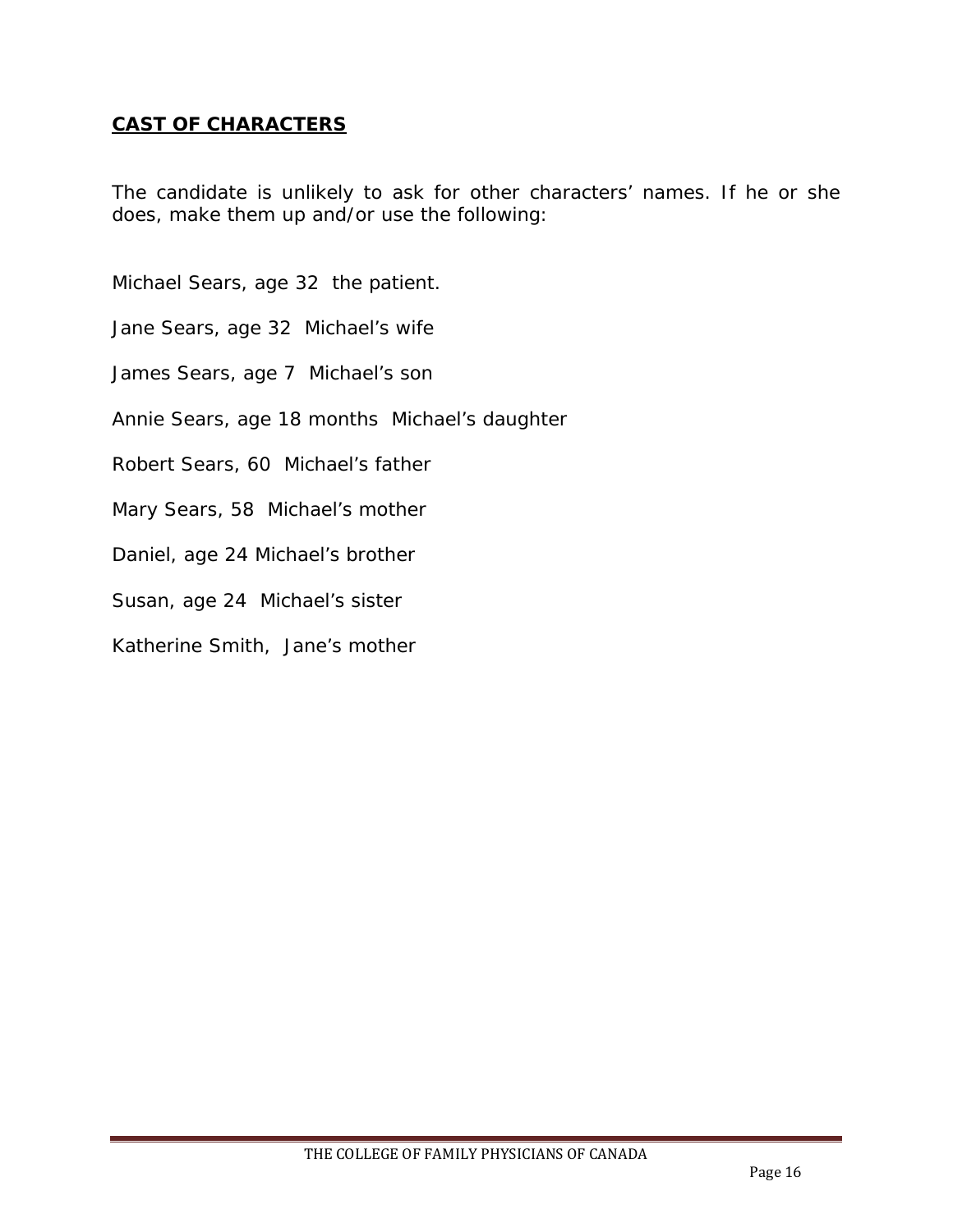#### **TIMELINE**

Today: appointment with the candidate

2 days ago: James seen in ER with headache, sent home reassured nil serious

1 week ago: James sent home from school with a headache

3 weeks ago: Michael returns from Afghanistan for 6 weeks of leave

4 months ago: Jane takes James to doctor regarding headache-reassured nil serious

5 months ago: Jane mentions to Michael that James is getting headaches-Michael insists that Jane take him to a doctor

6 months ago: Michael leaves for Afghanistan

18 months ago: daughter Annie born while parents are living in South Africa

7 years ago: son James born, Michael joins the Foreign Service

8 years ago: Michael and Jane graduate from university, get married

32 years ago: Michael born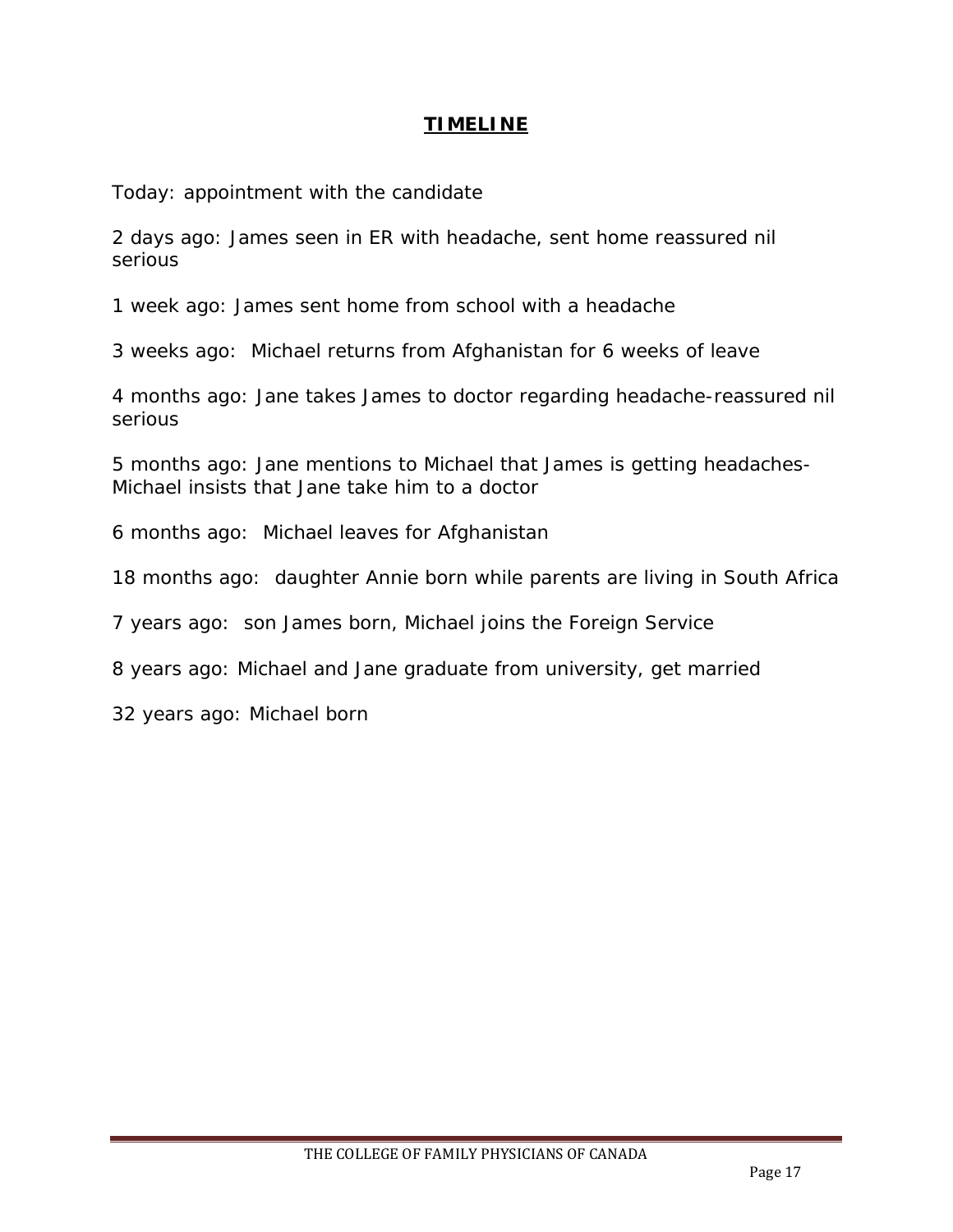**INTERVIEW FLOW SHEET**

| <b>INITIAL STATEMENT:</b>   | "I'm very worried about my son"                                                                                             |
|-----------------------------|-----------------------------------------------------------------------------------------------------------------------------|
| 10 MINUTES REMAINING:*      | "I haven't been sleeping well since I<br>got home"                                                                          |
| 7 MINUTES REMAINING:*       | "Do you think my son's headaches<br>are serious?"                                                                           |
| 3 MINUTES REMAINING:        | "You have THREE minutes left."<br>(This verbal prompt <b>AND</b> a visual prompt<br><b>MUST</b> be given to the candidate.) |
| <b>O MINUTES REMAINING:</b> | "Your time is up."                                                                                                          |

\*To avoid interfering with the flow of the interview, remember that the tenand seven-minute prompts are optional. They should be offered only if necessary to provide clues to the second problem or to help the candidate with management. In addition, to avoid interrupting the candidate in midsentence or disrupting his or her reasoning process, delaying the delivery of these prompts momentarily is perfectly acceptable.

**Note:** If you have followed the prompts indicated on the interview flow sheet, there should be no need to prompt the candidate further during the last three minutes of the interview. During this portion of the interview, you may only clarify points by answering direct questions; you should not volunteer new information. You should allow the candidate to conclude the interview during this time.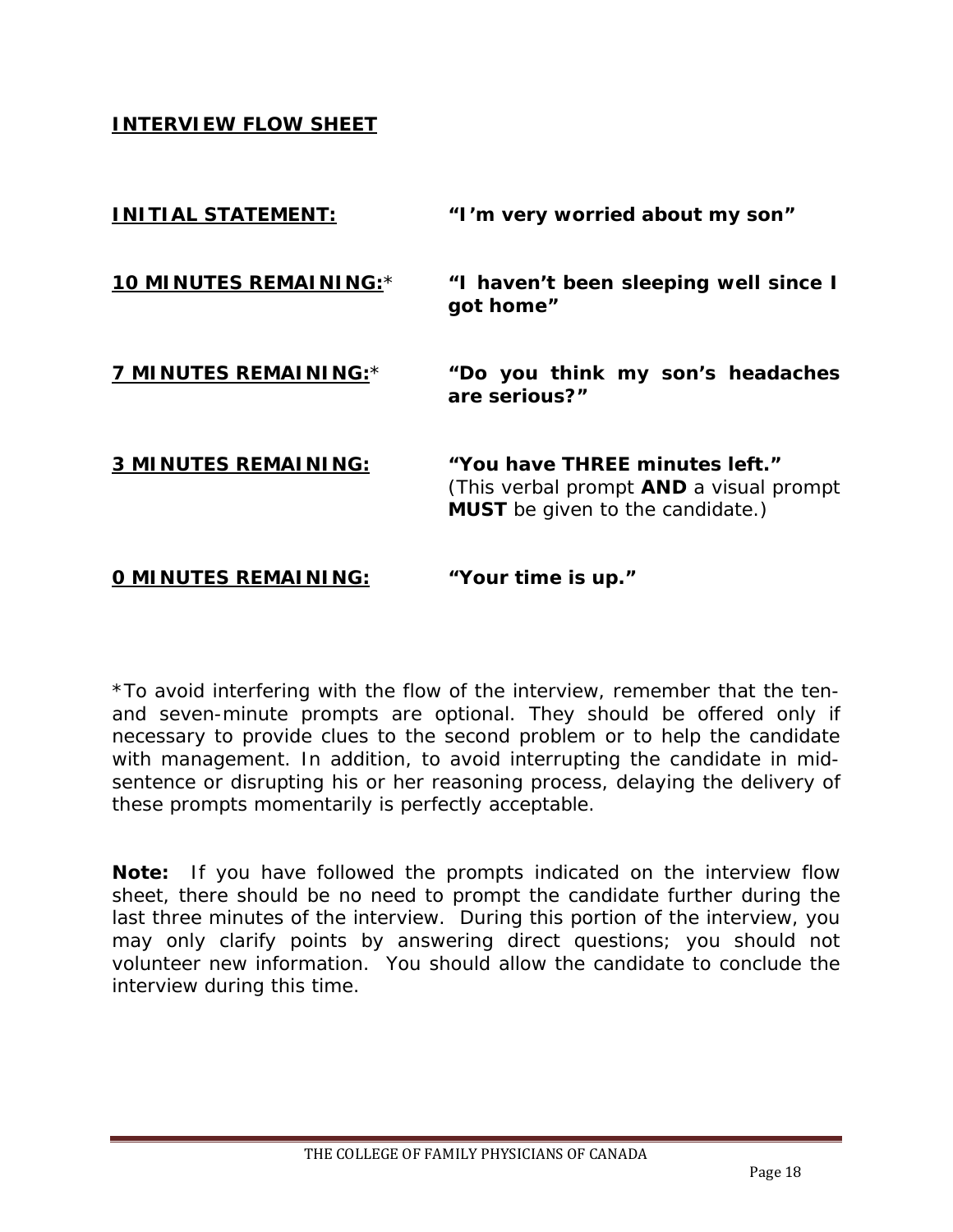## **THE COLLEGE OF FAMILY PHYSICIANS OF CANADA**

#### **CERTIFICATION EXAMINATION IN FAMILY MEDICINE – FALL 2010**

#### **SIMULATED OFFICE ORAL EXAMINATION # 4-draft 3**

#### **MARKING SCHEME**

**NOTE**: To cover a particular area, the candidate must address AT LEAST 50% of the bullet points listed under each numbered point in the LEFT-HAND box on the marking scheme.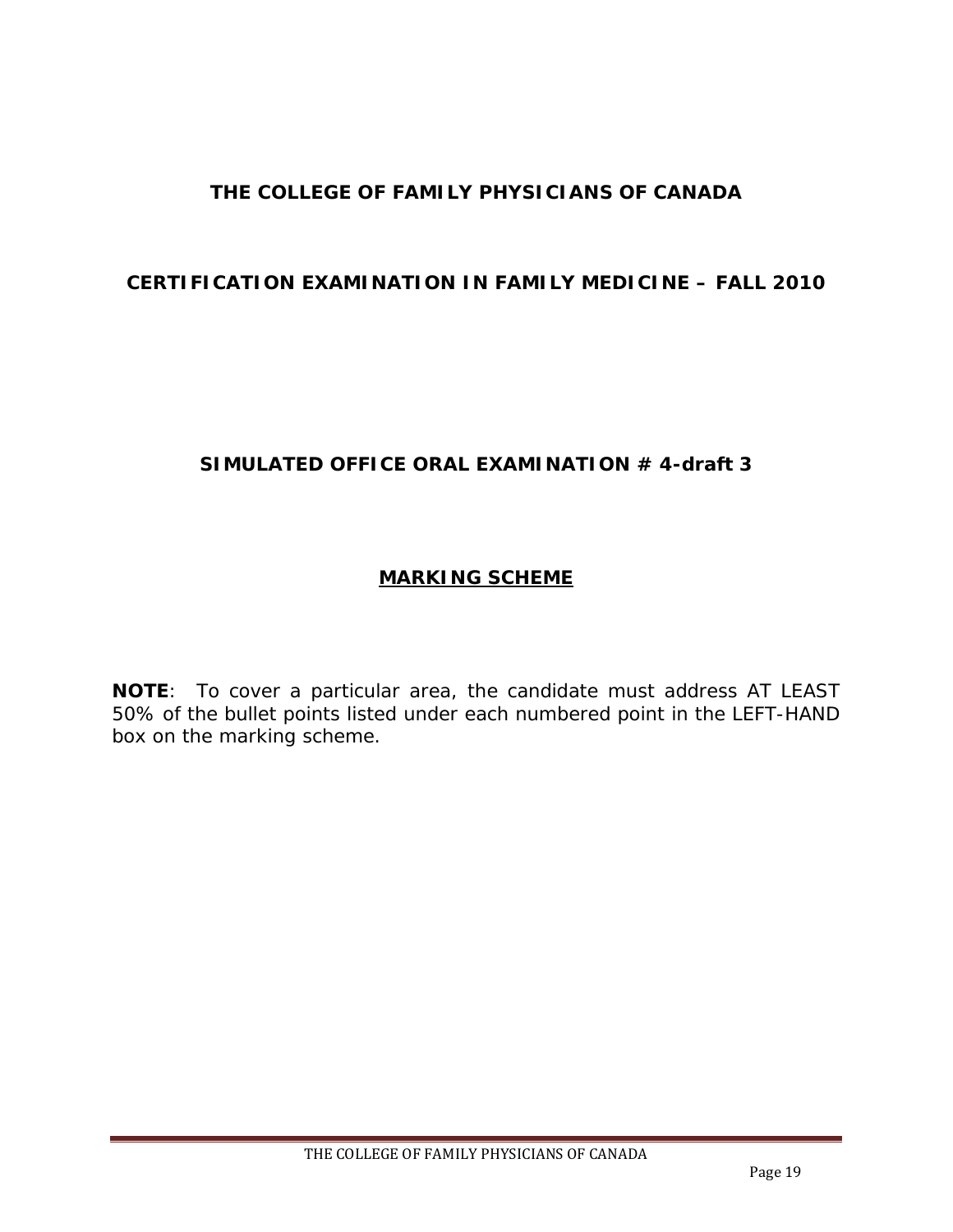# **1. IDENTIFICATION: son's headaches**

| Son's headaches                                                                                                                                                                                                                                                                                              | <b>Illness Experience</b>                                                                                                                                                                                                                                                                                     |
|--------------------------------------------------------------------------------------------------------------------------------------------------------------------------------------------------------------------------------------------------------------------------------------------------------------|---------------------------------------------------------------------------------------------------------------------------------------------------------------------------------------------------------------------------------------------------------------------------------------------------------------|
| Areas to be covered include<br>1. history of the headaches:<br>James has had headaches for 5<br>months<br>More frequent since you arrived<br>home 3 weeks ago<br><b>Headaches are intermittent</b><br>$\bullet$<br>No problem with headaches<br>previously<br>No other symptoms (James is<br>otherwise well) | <b>Feelings</b><br>worried the doctors have missed<br>something serious<br>upset that wife hasn't been more<br>$\bullet$<br>proactive with getting James seen<br>by doctors<br><b>I</b> deas<br>'This could be something serious'<br><b>Effect/Impact on Function</b><br>Having problems interacting with son |
| 2. interaction with health care system so far<br>Wife took him to a walk-in clinic 4<br>months ago<br>Taken to ER by father 3 days ago<br>$\bullet$<br>No significant medical problem found<br>yet                                                                                                           | eg playing hockey, reading stories<br><b>Expectations for This Visit</b><br>Wants to know if son should have<br>further tests                                                                                                                                                                                 |
| 3. James - pertinent negatives<br>no change in school performance<br>$\bullet$<br>no bullying/sexual interference<br>development normal<br>$\bullet$                                                                                                                                                         |                                                                                                                                                                                                                                                                                                               |
| 4. No red flags for headaches/neurological<br>symptoms-eg seizures, somnolesence,<br>head injury, vomiting etc                                                                                                                                                                                               |                                                                                                                                                                                                                                                                                                               |

| <b>Superior</b><br><b>Certificant</b> | Covers points<br>1, 2, 3, and 4.         | Actively explores the illness experience to arrive at an in-<br>depth understanding of it. This is achieved through the<br>purposeful use of verbal and non-verbal techniques,<br>including both effective questioning and active listening. |
|---------------------------------------|------------------------------------------|----------------------------------------------------------------------------------------------------------------------------------------------------------------------------------------------------------------------------------------------|
| <b>Certificant</b>                    | Covers points<br>1, 2, and 3 or 4        | Inquires about the illness experience to arrive at a<br>satisfactory understanding of it. This is achieved by asking<br>appropriate questions and using non-verbal skills.                                                                   |
| Non-<br>certificant                   | Does not cover<br>points 1, 2, and<br>3. | Demonstrates only minimal interest in the illness<br>experience, and so gains little understanding of it. There<br>is little acknowledgement of the patient's verbal or non-<br>verbal cues, or the candidate cuts the patient off.          |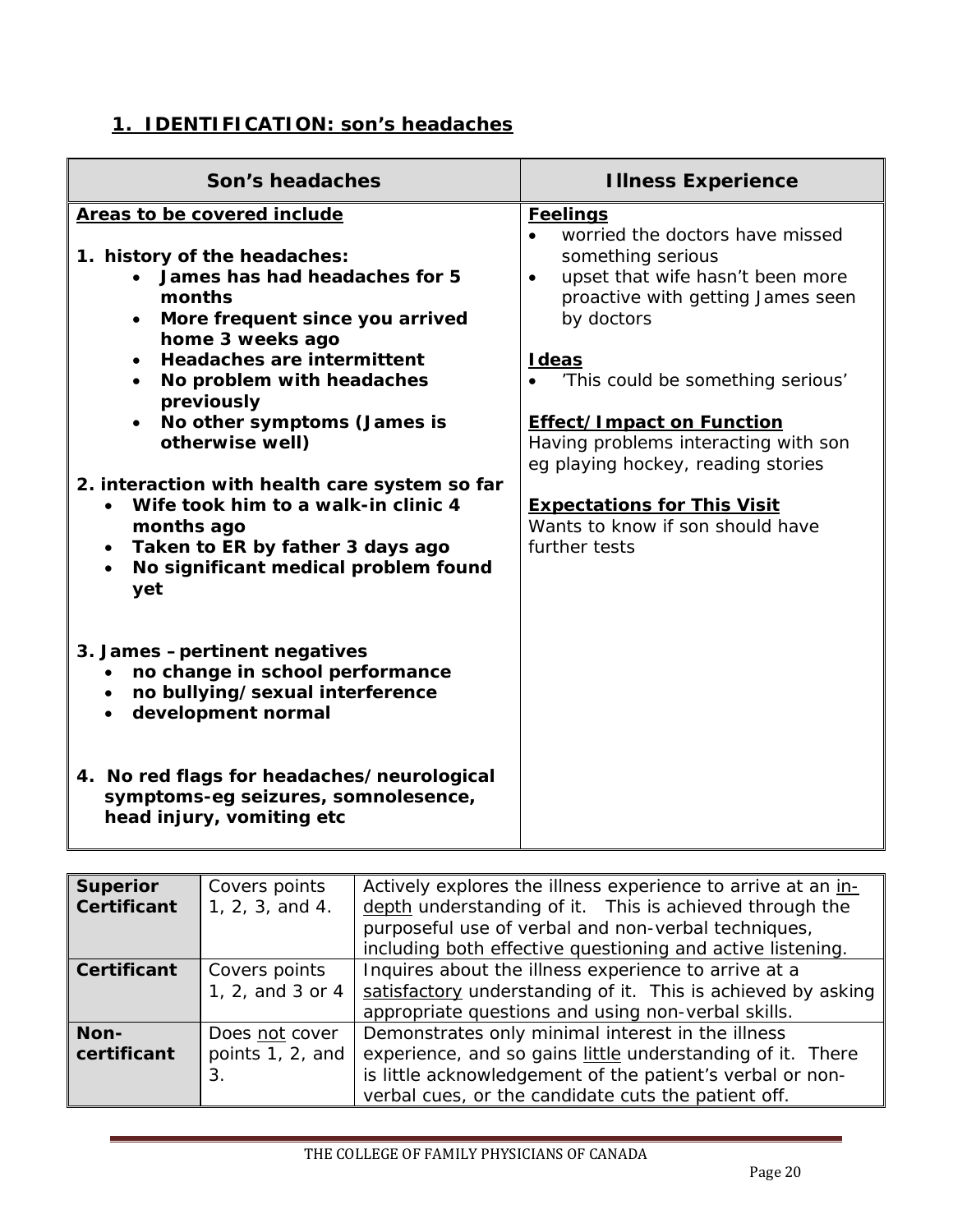## **2. IDENTIFICATION: PTSD**

| <b>PTSD</b>                                                                                                                                                                                                  | <b>Illness Experience</b>                                                                                                                                        |
|--------------------------------------------------------------------------------------------------------------------------------------------------------------------------------------------------------------|------------------------------------------------------------------------------------------------------------------------------------------------------------------|
| Areas to be covered include                                                                                                                                                                                  | <b>Feelings</b><br>Worried                                                                                                                                       |
| 1. Sleep disturbance<br>nightmares<br>$\bullet$<br>• difficulty falling asleep                                                                                                                               | <b>I</b> deas<br>'could this be PTSD'                                                                                                                            |
| no early morning wakening<br>$\bullet$<br>no use of<br>$\bullet$<br>hypnotics/medication<br>no excessive caffeine                                                                                            | <b>Effect/Impact on Function</b><br>Can't concentrate on work, unable to<br>finish some reports.                                                                 |
| 2. other associated symptoms<br>hyper vigilance<br>$\bullet$<br>• flashbacks<br>· visual misperceptions (eg<br>mistaking curtains for people<br>at night)<br>• difficulty concentrating<br>no depressed mood | <b>Expectations for This Visit</b><br>Wants some reassurance. Wonders if he<br>needs to have any tests done. Doctor will<br>understand he is leaving in 3 weeks. |
| 3. recent stressors in job:<br>witnessed bloody aftermath of<br>battle in Afghanistan<br>• constant threat of violence and<br>danger<br>work is extremely busy and<br>$\bullet$<br>complex                   |                                                                                                                                                                  |
| 4. has not changed ETOH intake as a<br>result of recent stress                                                                                                                                               |                                                                                                                                                                  |

| <b>Superior</b><br><b>Certificant</b> | Covers points<br>1, 2, 3, and 4.         | Actively explores the illness experience to arrive at an in-<br>depth understanding of it. This is achieved through the<br>purposeful use of verbal and non-verbal techniques,<br>including both effective questioning and active listening. |
|---------------------------------------|------------------------------------------|----------------------------------------------------------------------------------------------------------------------------------------------------------------------------------------------------------------------------------------------|
| <b>Certificant</b>                    | Covers points<br>1, 2, and 3.            | Inquires about the illness experience to arrive at a<br>satisfactory understanding of it. This is achieved by<br>asking appropriate questions and using non-verbal skills.                                                                   |
| Non-<br>certificant                   | Does not cover<br>points 1, 2, and<br>3. | Demonstrates only minimal interest in the illness<br>experience, and so gains little understanding of it. There<br>is little acknowledgement of the patient's verbal or non-<br>verbal cues, or the candidate cuts the patient off.          |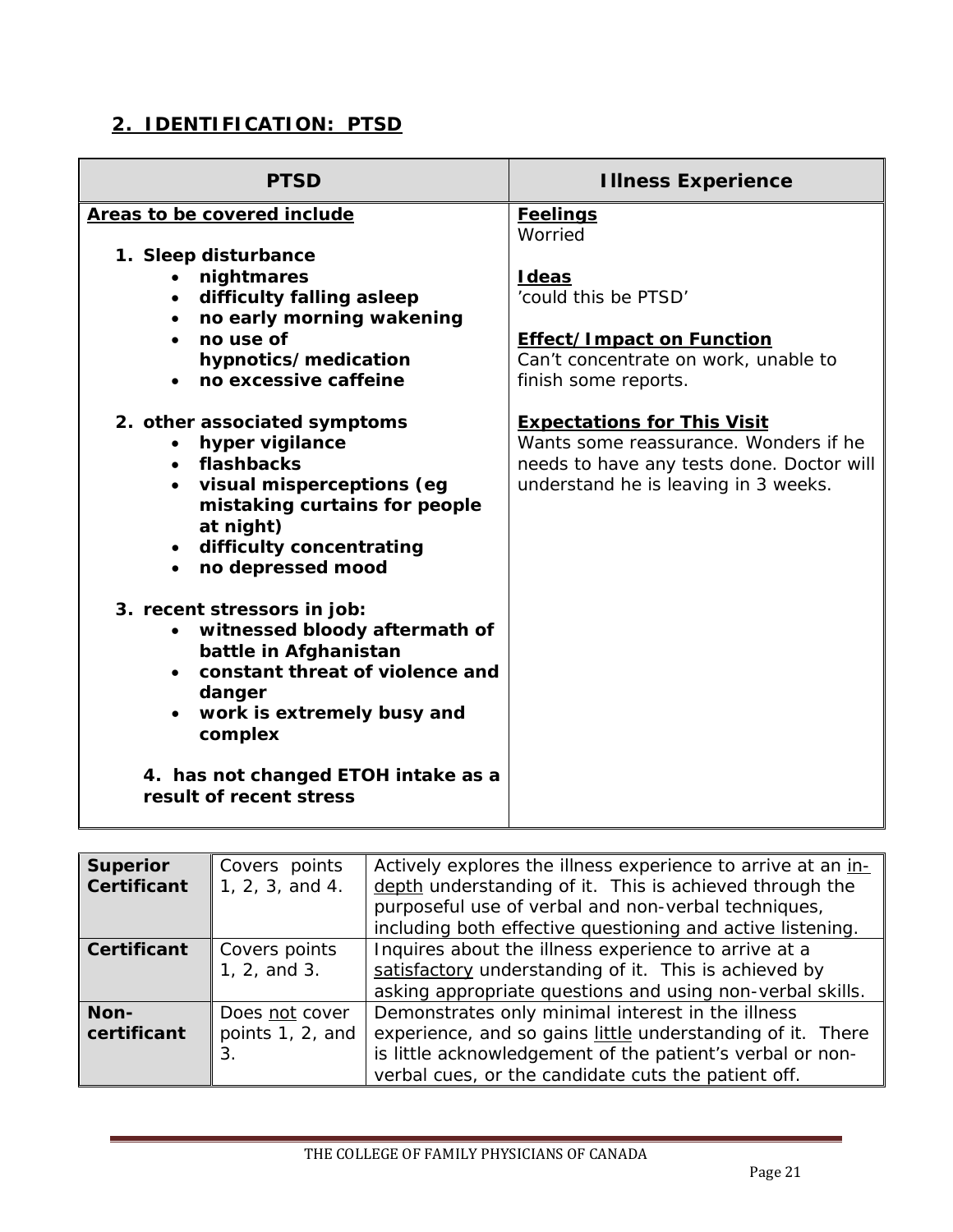## **3. SOCIAL AND DEVELOPMENTAL CONTEXT**

| <b>Context Identification</b>                                                                                                                                                                                                                  | <b>Context Integration</b>                                                                                                                                                                                                                                                                                                                                          |
|------------------------------------------------------------------------------------------------------------------------------------------------------------------------------------------------------------------------------------------------|---------------------------------------------------------------------------------------------------------------------------------------------------------------------------------------------------------------------------------------------------------------------------------------------------------------------------------------------------------------------|
| Areas to be covered include                                                                                                                                                                                                                    |                                                                                                                                                                                                                                                                                                                                                                     |
| 1. Family/marriage<br><b>Married</b>                                                                                                                                                                                                           | Context integration measures the<br>candidate's ability to                                                                                                                                                                                                                                                                                                          |
| <b>Two children</b><br>Father worked in foreign<br>service                                                                                                                                                                                     | integrate issues pertaining to the<br>$\bullet$<br>patient's family, social structure, and<br>personal development with the illness<br>experience.                                                                                                                                                                                                                  |
| 2. Support system<br>mother-in-law involved<br>His parents not available<br>$\bullet$<br>No close friends<br>$\bullet$<br><b>EAP is available</b><br>$\bullet$                                                                                 | reflect observations and insights back to<br>$\bullet$<br>the patient in a clear and empathetic<br>way.                                                                                                                                                                                                                                                             |
| 3. job<br>Diplomat in foreign service<br><b>Current posting in</b><br>$\bullet$                                                                                                                                                                | This step is crucial to the next phase of<br>finding common ground with the patient to<br>achieve an effective management plan.                                                                                                                                                                                                                                     |
| Afghanistan is a promotion<br>Not going back to<br>$\bullet$<br>Afghanistan will hurt his                                                                                                                                                      | The following is the type of statement that<br>a superior certificant may make:                                                                                                                                                                                                                                                                                     |
| future career prospects<br>Difficult to discuss his work<br>stress due to confidentiality<br>factors/ political constraints<br>4. Problems with marriage<br>• Wife unhappy with his job<br>• Wife wants to try and re-<br>establish her career | "I can understand that you would be<br>worried about your son after having<br>been away from home for as long as<br>you have. The circumstances of your<br>particular situation with regards to<br>your job also makes it challenging to<br>get help, particularly as you are also<br>balancing your own career prospects<br>against the needs of your own family." |

| <b>Superior</b><br><b>Certificant</b> | Covers points 1,<br>  2, 3, and 4. | Demonstrates initial synthesis of contextual factors,<br>and an understanding of their impact on the illness<br>experience. Empathetically reflects observations<br>and insights back to the patient. |
|---------------------------------------|------------------------------------|-------------------------------------------------------------------------------------------------------------------------------------------------------------------------------------------------------|
| Certificant                           | Covers points 1,<br>2, and 3.      | Demonstrates recognition of the impact of the<br>contextual factors on the illness experience.                                                                                                        |
| Non-<br>certificant                   | Does not cover<br>points 1, 2, and | Demonstrates minimal interest in the impact of the<br>contextual factors on the illness experience, or cuts<br>the patient off.                                                                       |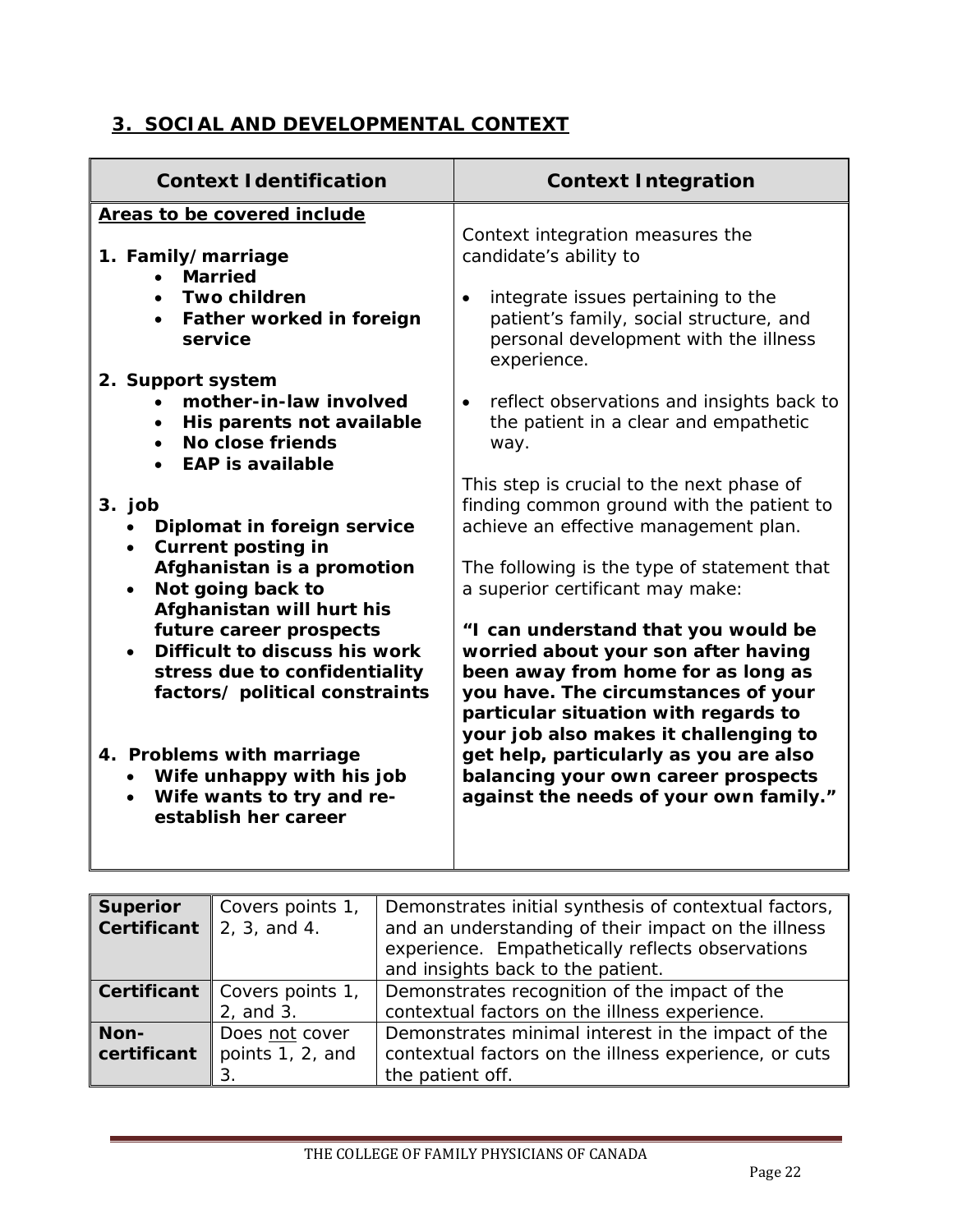# **4. MANAGEMENT: son's headaches**

| Plan                                                                                                                                                                                        | <b>Finding Common Ground</b>                                                                                                                                                                                  |
|---------------------------------------------------------------------------------------------------------------------------------------------------------------------------------------------|---------------------------------------------------------------------------------------------------------------------------------------------------------------------------------------------------------------|
| 1. suggest that son's headaches<br>are likely to be benign, based<br>upon history given                                                                                                     | Behaviours that indicate efforts to<br>involve the patient include<br>1. encouraging discussion.                                                                                                              |
| 2. offer to see son for further<br>assessment                                                                                                                                               | 2. providing the patient with<br>opportunities to ask questions.<br>3. encouraging feedback.<br>4. seeking clarification and consensus.                                                                       |
| 3. offer to see you and wife<br>together to discuss how to<br>handle James' headaches as<br>you will be going away and<br>wife will be sole caregiver<br>4. discuss long-distance parenting | 5. addressing disagreements.<br>This list is meant to provide guidelines,<br>not a checklist. The points listed should<br>provide a sense of the kind of<br>behaviours for which the examiner<br>should look. |
| strategies                                                                                                                                                                                  |                                                                                                                                                                                                               |

| <b>Superior</b><br><b>Certificant</b> | Covers points 1, 2, 3,<br>and $4.$        | Actively inquires about the patient's ideas<br>and wishes for management. Purposefully<br>involves the patient in the development of a<br>plan and seeks his feedback about it.<br>Encourages the patient's full participation in<br>decision-making. |
|---------------------------------------|-------------------------------------------|-------------------------------------------------------------------------------------------------------------------------------------------------------------------------------------------------------------------------------------------------------|
| <b>Certificant</b>                    | Covers points 1, 2,<br>and $3$ or $4$ .   | Involves the patient in the development of a<br>plan. Demonstrates flexibility.                                                                                                                                                                       |
| Non-<br>certificant                   | Does not cover<br>points $1, 2,$ and $3.$ | Does not involve the patient in the<br>development of a plan.                                                                                                                                                                                         |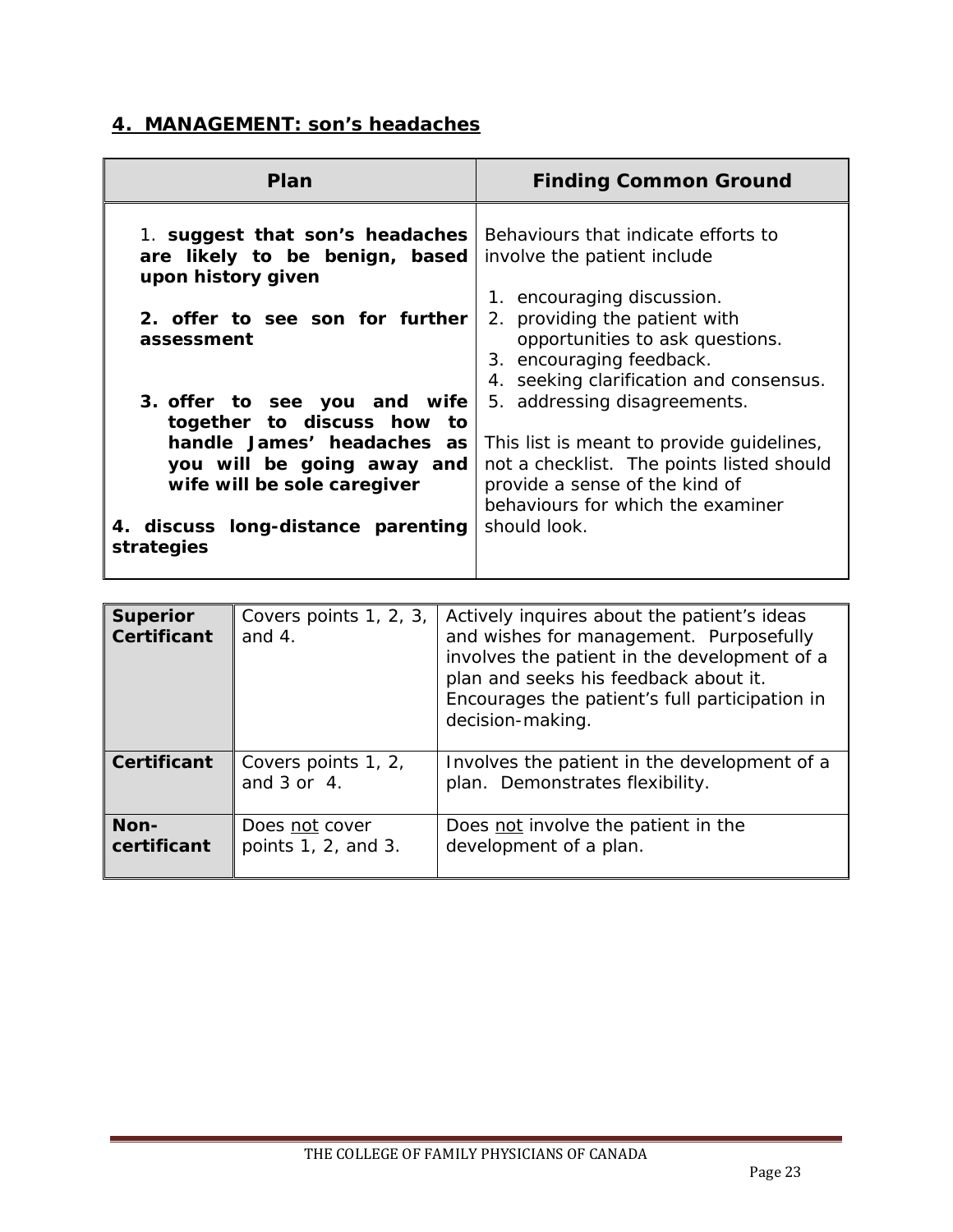# **5. MANAGEMENT: sleep disturbance/PTSD**

| Plan                                                                                                                   | <b>Finding Common Ground</b>                                                                                                                                                  |
|------------------------------------------------------------------------------------------------------------------------|-------------------------------------------------------------------------------------------------------------------------------------------------------------------------------|
| 1. discuss how his symptoms<br>may be related to his recent<br>stressful experience in<br>Afghanistan                  | Behaviours that indicate efforts to<br>involve the patient include<br>1. encouraging discussion.<br>providing the patient with<br>2.<br>opportunities to ask questions.       |
| 2. Offer counselling options to<br>help him make sense of his<br>symptoms in view of time<br>constraints.              | 3. encouraging feedback.<br>seeking clarification and consensus.<br>4.<br>5. addressing disagreements.                                                                        |
| 3. Discuss use of<br>pharmacological management<br>eg hypnotics, anxiolytics                                           | This list is meant to provide guidelines,<br>not a checklist. The points listed should<br>provide a sense of the kind of<br>behaviours for which the examiner<br>should look. |
| 4. Discuss what follow up would be<br>available to him should he feel his<br>symptoms worsen whilst he is<br>overseas. |                                                                                                                                                                               |

| <b>Superior</b><br><b>Certificant</b> | Covers points 1, 2, 3,<br>and $4.$    | Actively inquires about the patient's ideas<br>and wishes for management. Purposefully<br>involves the patient in the development of a<br>plan and seeks his feedback about it.<br>Encourages the patient's full participation in<br>decision-making. |
|---------------------------------------|---------------------------------------|-------------------------------------------------------------------------------------------------------------------------------------------------------------------------------------------------------------------------------------------------------|
| <b>Certificant</b>                    | Covers points 1, 2,<br>and $3$ .      | Involves the patient in the development of a<br>plan. Demonstrates flexibility.                                                                                                                                                                       |
| Non-<br>certificant                   | Does not cover<br>points 1, 2, and 3. | Does not involve the patient in the<br>development of a plan.                                                                                                                                                                                         |